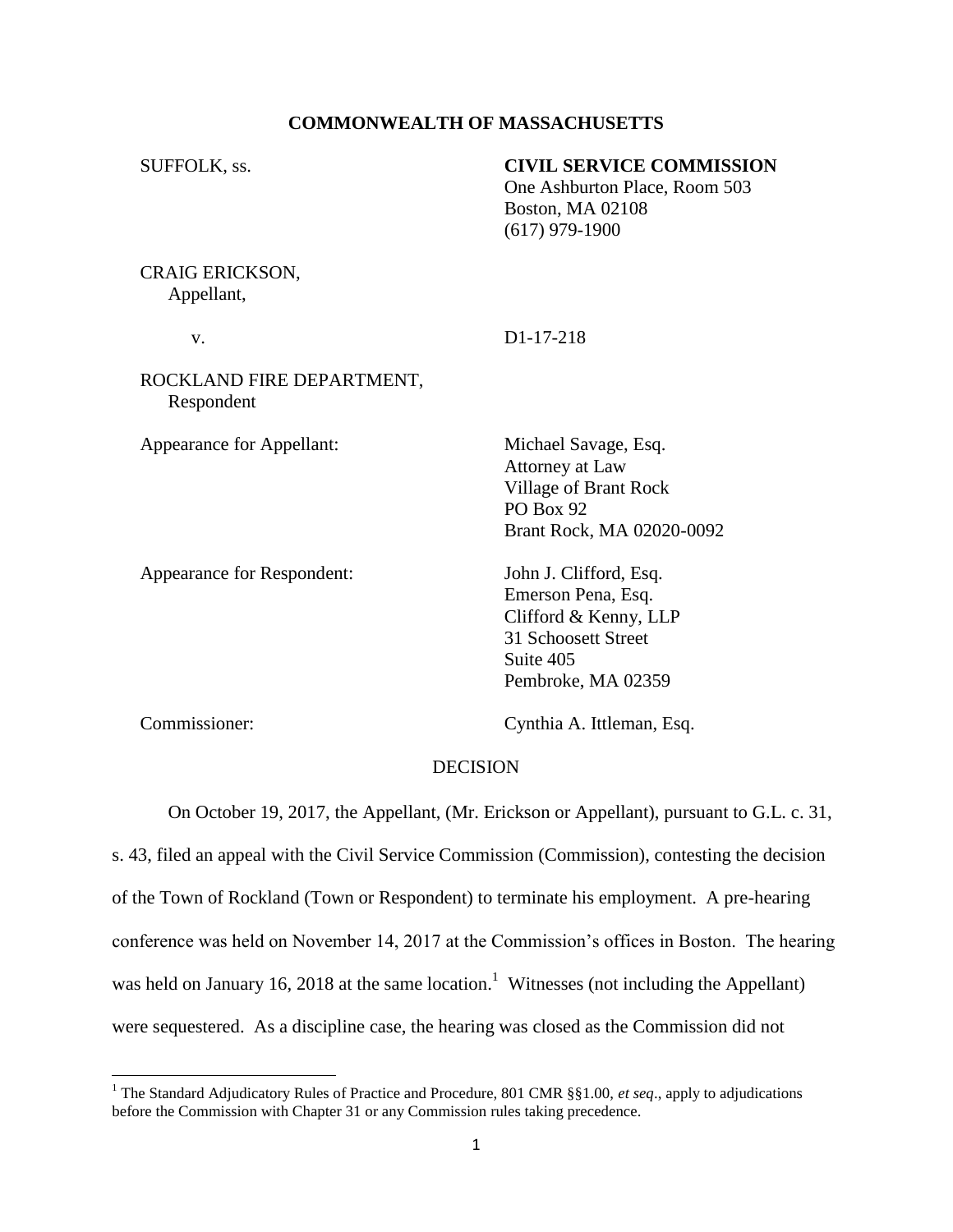receive a written request from either party to open the hearing to the public, pursuant to G.L. c. 31, s. 43. The hearing was digitally recorded and both parties were provided with a CD of the hearing, from which the Appellant obtained a written transcription of the full hearing, copies of which were provided to the Commission and the Respondent. This transcription constitutes the official record of the hearing.<sup>2</sup> The parties filed post-hearing briefs. Thereafter, the Commission informed the parties that it may take administrative notice in this appeal of the Commission's decision in an appeal previously filed by the Appellant regarding a thirty (30)-day suspension by the Respondent, which prior appeal the Commission allowed. *See* Erickson v. Rockland, D-17-092; *aff'd* Rockland v. Civil Service Commission and Erickson, Plymouth Superior Court C.A. No. 1883CV00466 (J. Pasquale)(April 3, 2019).<sup>3</sup> The Appellant filed a memorandum in support of taking such administrative notice. The Respondent filed a memorandum in opposition thereto but argued that if the Commission takes administrative notice here of its decision in the thirty (30)-day suspension appeal, the Commission should also take administrative notice of the administrative record of the thirty (30)-day suspension case. As noted below, the Commission takes administrative notice of our decision, and the record therein, regarding the Appellant's prior appeal of the thirty (30)-day suspension issued by the RFD. For the reasons stated herein, the appeal is allowed in part.

### **FINDINGS OF FACT:**

l

 $2<sup>2</sup>$  If there is a judicial appeal of this decision, the plaintiff in the judicial appeal would be obligated to supply the court with a transcript of this hearing to the extent that he/she wishes to challenge the decision as unsupported by the substantial evidence, arbitrary and capricious, or an abuse of discretion.

<sup>&</sup>lt;sup>3</sup> I note that on judicial review of the Appellant's prior appeal, the Superior Court solely addressed the Respondent's allegation that the appeal was untimely. The Respondent has appealed the Superior Court's decision to the Appeals Court but the Commission is unaware of the Appeals Court docket number or the current status of the further appeal.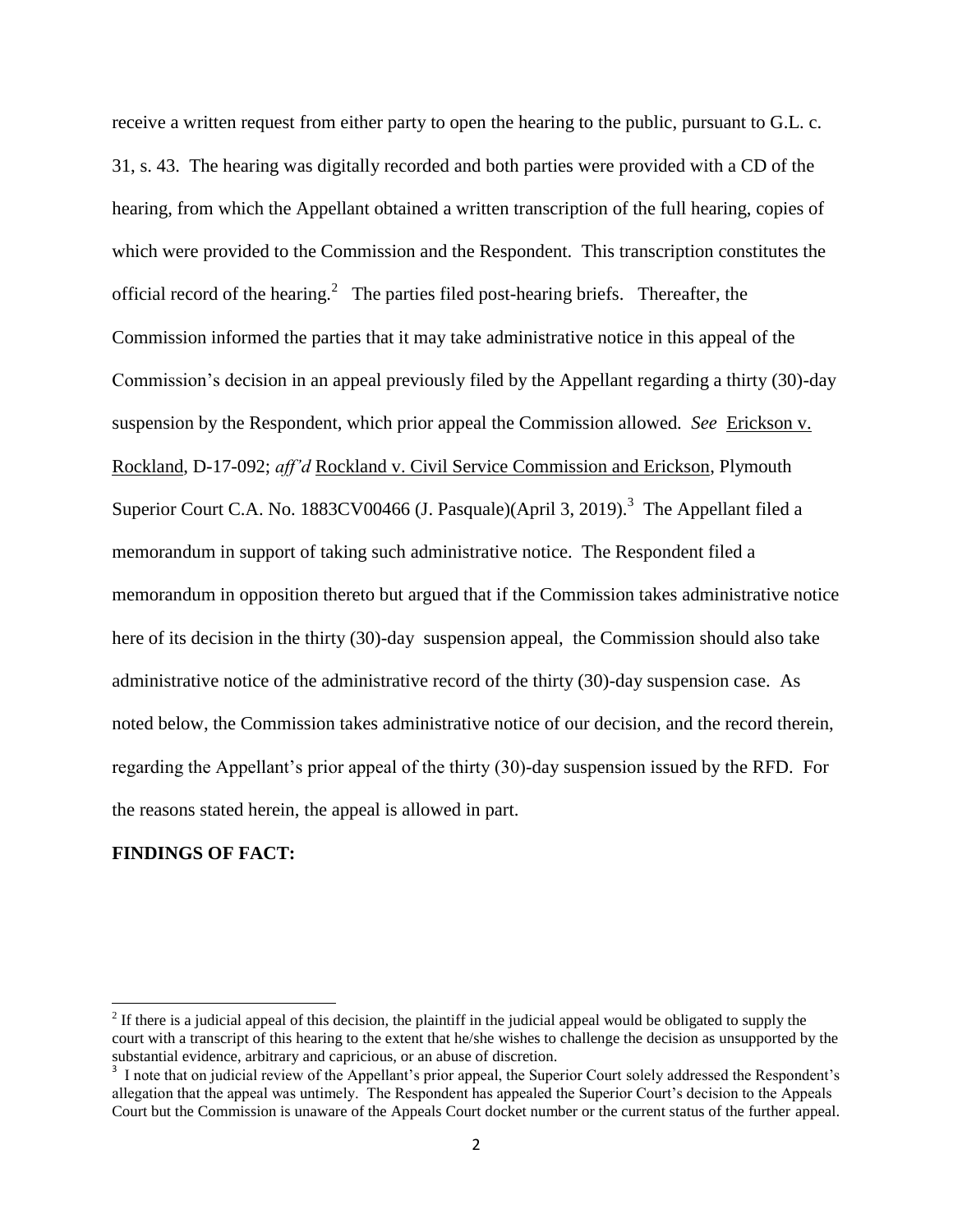The Appellant's exhibits (A.Exs.) 1 through 9 and the Respondent's exhibits (R.Exs.) 1 through 48 were entered into evidence. Based on these exhibits, the testimony of the following witnesses:

#### *Called by the Respondent*:

■ Scott Duffey, Fire Chief, Rockland Fire Department (RFD)

### *Called by the Appellant*:

- **Craig Erickson, Appellant;**
- Dr. Robert Downes, M.D.

and taking administrative notice of all matters filed in the case, as well as the Commission's decision in Erickson v Rockland, D-17-092 and the administrative record therein; and pertinent statutes, case law, regulations, rules, policies; testimony that I find credible; and reasonable inferences from the evidence; a preponderance of evidence establishes the following facts: *Background*

- 1. The Appellant was hired as a full-time firefighter in the RFD in 1986. The Appellant is an African American male, the only African American member of the Department, and the longest serving member of the RFD. In 1994, the Appellant was promoted to temporary Lieutenant in 1994 and permanent Lieutenant in 1996. While the Appellant was working one day in 1996, he was attacked by a former Selectman who was ultimately convicted of assault and battery<sup>4</sup>. (Testimony of Appellant)
- 2. In addition to his position as Lieutenant at the RFD, the Appellant occasionally engaged in outside employment at a private company providing public safety-related services,

<sup>&</sup>lt;sup>4</sup> It is alleged that the assault and battery was motivated by racism but there is insufficient evidence in the record to make a determination in that regard.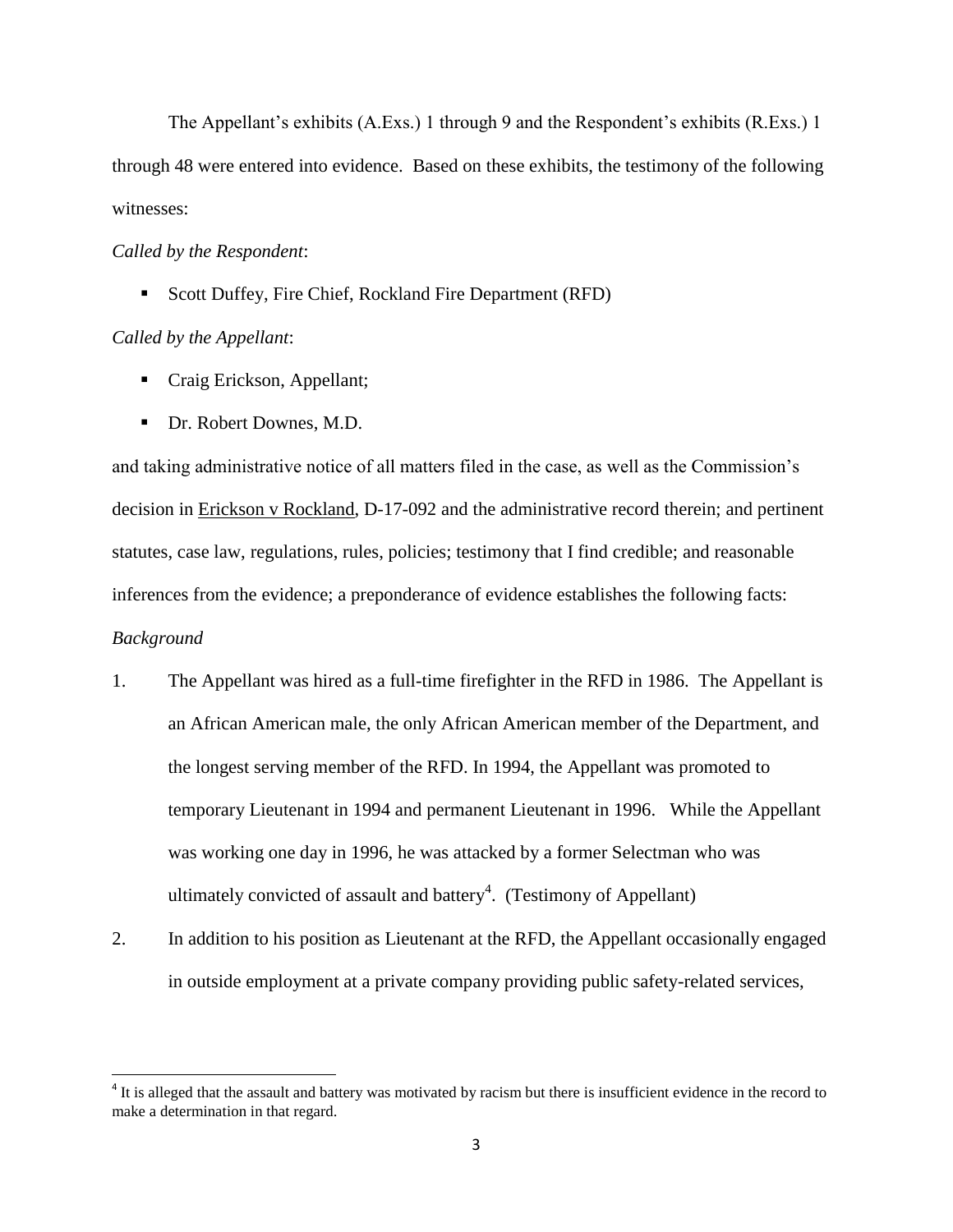such as high angle or confined space rescues, which can be intense work. (R.Ex. 14; R.Ex. 27 (June 6, 2017 investigative interview of Appellant); Testimony of Appellant)<sup>5</sup>

- 3. Since approximately 2004, the Appellant also occasionally engaged in outside employment for a federal government program that trains first responders and deploys them to disaster areas. (Testimony of Appellant; R.Ex. 14) At the pertinent time, the Appellant was a Chief of Logistics for Massachusetts Team 1 in the federal government program. (R.Ex. 14)
- 4. In June 2010, Chief Scott Duffey became the Fire Chief of the RFD. (Testimony of Chief Duffey) The Rockland Fire Chief is the Fire Department's appointing authority. (R.Ex. 1) Before Chief Duffey worked at the RFD, he was employed by the Norwell Fire Department, where he worked with Thomas Heaney, who also became employed by the RFD. (Testimony of Duffey)
- 5. Chief Duffey developed and implemented the Rules and Regulations for the RFD, which were implemented on January 1, 2011 and were in effect at all pertinent times. Every member of the Department received these Rules and Regulations and was required to return a signed acknowledgment sheet to Chief Duffey. (Testimony of Duffey; R.Ex. 3)
- 6. The RFD implemented a Standard Operating Guideline (SOG) for sick leave on September 14, 2015. It provides, in part,
	- 1. The policy "further defines the use of sick leave as established in the [CBA]. It is not the intent of this SOG to restrict sick leave use or deny members of the benefits received through the collective bargaining process.
	- 2. Sick leave is a benefit that is specifically intended to be used in the event of personal sickness or non-service connected injury of the employee. Sick leave shall not be utilized for any other reasons.

 $\overline{\phantom{a}}$ 

 $<sup>5</sup>$  The record does not appear to indicate when the Appellant began outside employment with the private rescue</sup> company.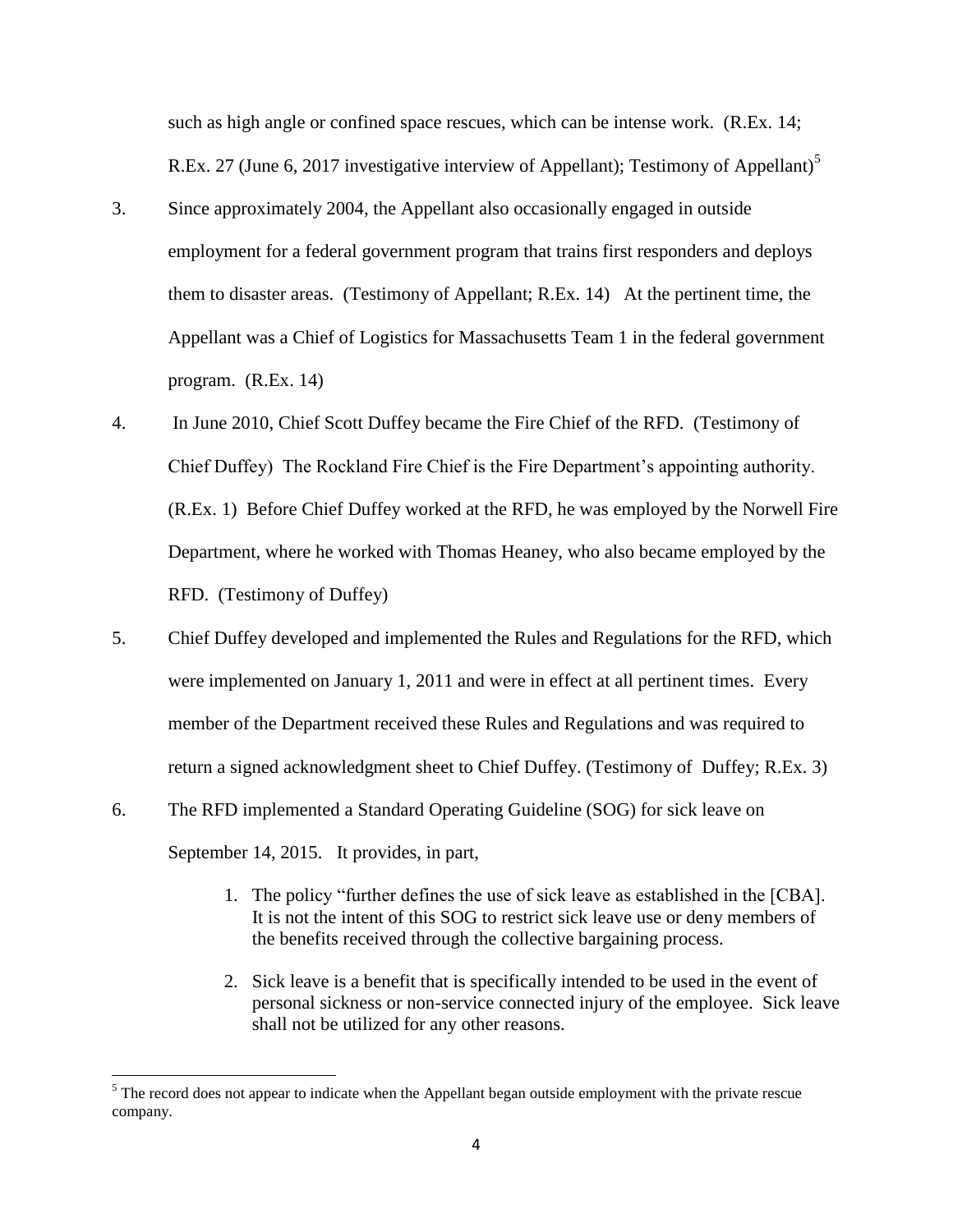- 2.1.Exception: Sick leave used as defined in Article 11.9 of the [CBA].
- 3. Sick leave is not a benefit provided to be used as a substitute for vacation or personal leave, nor does it provide the opportunity to work at outside employment.
	- 3.1.If you are sick, it is expected you will stay home, except for a trip to the doctor's office, medical appointments or the pharmacy. Exception: For some sick situations it may be permissible to resume nonfire department related activities even though you are unable to work. It is understood that **non-physical, non-fire department related activities and employment may be performed during convalescence. These situations shall be clearly communicated through the Fire Chief. These activities shall not be unreasonably denied by the Chief**.
- 4. Sick Leave abuse will be defined as follows:

4.1 Utilizing sick leave for purposes other than those outlined in Sections 2 and 3 of this SOG, or

4.2 Repeated pattern of taking sick leave in conjunction with weekends, holidays, and other paid leave, or

4.3 Use of more than 12 sick shifts in any 12 month period, unless the employee submits a medical certificate from a physician verifying the illness and inability to work, or

4.4 Submitting false or inaccurate information concerning the reason the employee needed to use sick leave.

- 5. Sick leave misuse and abuse will not be tolerated. Employees failing to follow this SOG will face disciplinary action as outlined in the Rules and Regulations of the [RFD] (dated January 1, 2011). …" (R.Ex. 4)(emphasis added)
- 7. Firefighters MD and MM were allowed to engage in outside employment while out on sick leave or injured on-duty leave under the 2015 sick leave policy. Firefighter MD engaged in outside employment as a Security Gate Attendant while out on injured on duty leave. Firefighter MM, while out on sick leave, also engaged in outside employment but as an account specialist for a trash company, which involved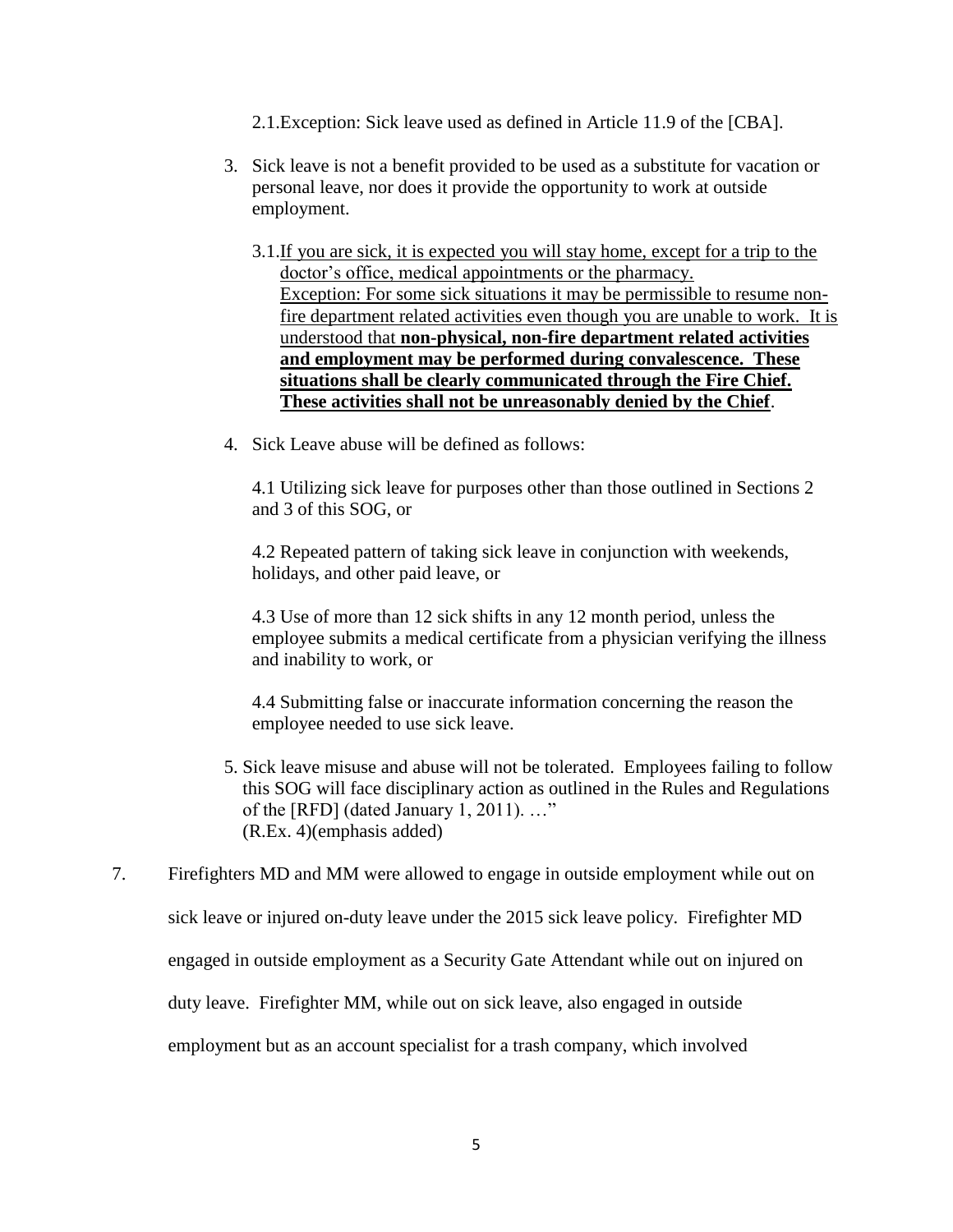clerical/administrative work. Firefighters MD and MM did not engage in outside employment on a day that they received sick pay from the RFD. (Testimony of Duffey)

- 8. Prior to the 2015 sick leave policy, members of the RFD were allowed to engage in outside employment while out on sick leave or injured on-duty leave. (Testimony of Duffey)
- 9. In 2012, when the Appellant was a provisional Fire Captain in the RFD, he filed a request for investigation at the Commission pursuant to G.L. c. 31, s. 2(a) asserting that Thomas Heaney, a member of the Department, did not qualify for promotion to Captain because he did not reside within ten (10) miles from the town limits of Rockland in violation of G.L. c. 31, s. 58. The Commission ordered the Town to investigate and ultimately concluded that Mr. Heaney, after the Appellant filed his request for investigation with the Commission, had moved to within ten (10) miles of the Town in satisfaction of the statute. The RFD then promoted Mr. Heaney.<sup>6</sup> (Erickson v. Rockland Fire Department, CSC Tracking No. I-12-100 (2012; 2013))
- 10. The Appellant has filed grievances at the RFD alleging that he was subjected to race discrimination at the RFD, receiving disparate treatment by the Department regarding his outside employment, use of sick leave and in disciplinary matters. (R.Ex 36 - 39, 42 – 44 and 46) By letter dated June 21, 2016, Chief Duffey responded to then-pending grievances stating, in part,

You have presented to me numerous grievances since October 29, 2015. Each of these grievances conveyed allegations of racial discrimination … Prior to answering these so called grievances, the Town of Rockland conducted an investigation into the multiple claims of racial discrimination. … Now that the investigation is closed and no evidence of racial discrimination exist (sic), the matters being grieved can be dealt with ….

 $\overline{\phantom{a}}$ 

 $6$  Thereafter, the Legislature amended G.L. c. 31, s. 58 allowing municipalities to collectively bargain this matter with the appropriate unions.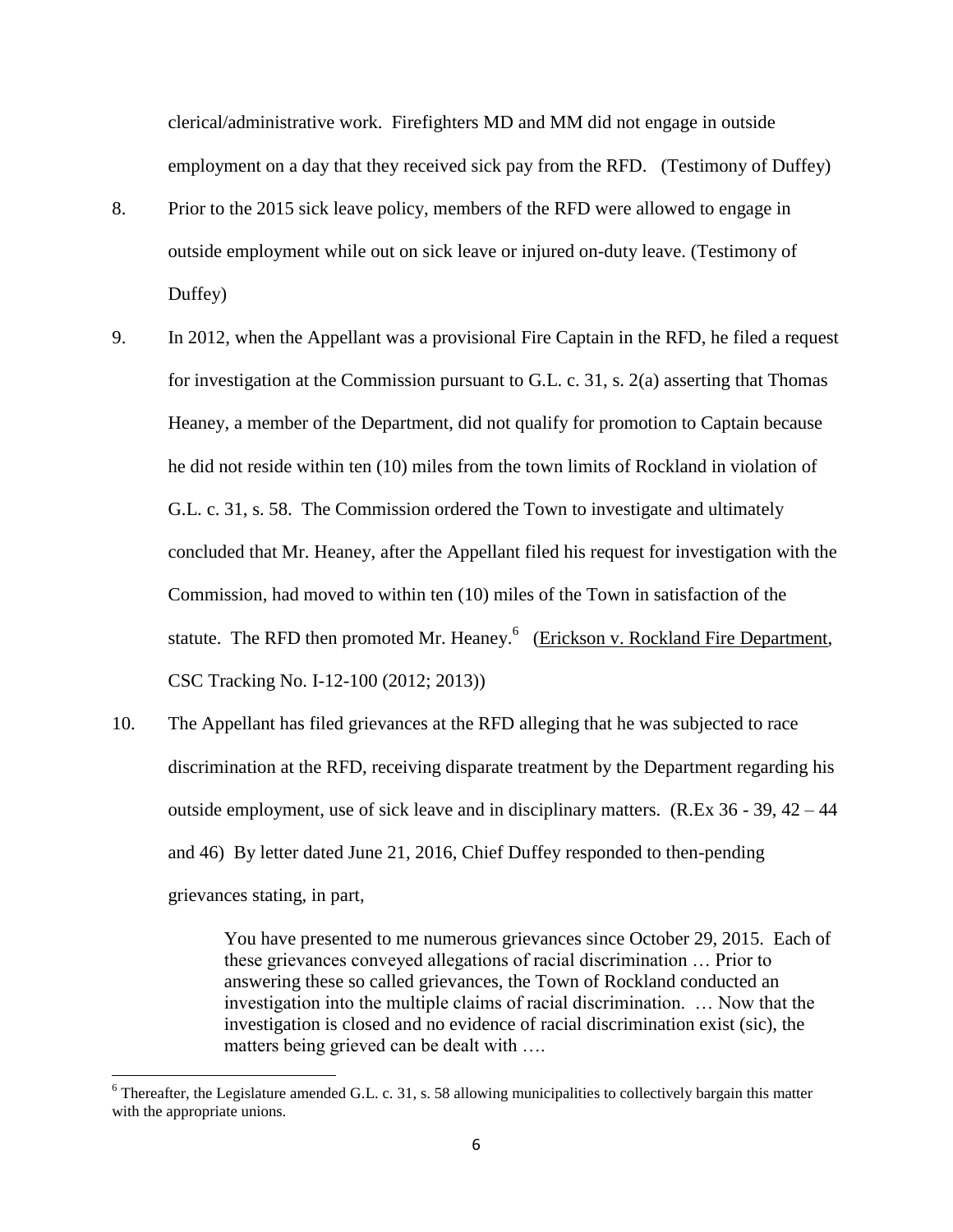$(R.Ex. 45)^7$ 

The letter went on to deny the Appellant's race discrimination grievances. (Id.) *Incidents Involving Appellant's Termination*

- 11. In or about 2014, the Appellant was treating with Dr. Richard Goldbaum, psychiatrist, for Post-Traumatic Stress Disorder (PTSD). (Testimony of Appellant, R.Ex. 27)<sup>8</sup>
- 12. On February 21, 2017, Dr. Goldbaum faxed a letter to the RFD stating that the Appellant had suffered a relapse of PTSD and that the Appellant should not return to work until he was reevaluated and cleared by Dr. Goldbaum. The reevaluation of the Appellant would occur within two (2) weeks.  $(R.Ex. 5)^9$
- 13. On March 9, 2017, Dr. Goldbaum faxed a letter to Chief Duffey stating that he had reevaluated the Appellant and recommended that the Appellant be granted medical leave under the Family Medical Leave Act (FMLA). Included in the fax to Chief Duffey were the Appellant's deployment orders from the federal government program for training April 3 through 7, 2017. (Testimony of Duffey; R.Ex.  $6^{10}$ )

 $\overline{a}$ 

<sup>&</sup>lt;sup>7</sup> The June 21, 2016 letter states that the investigation report concerning the Appellant's race discrimination allegations is attached to the letter but it was not included with the letter produced by the Respondent in response to my request at the hearing. (Ex. 45)

<sup>&</sup>lt;sup>8</sup> There is no indication in the record if the Appellant was treated for PTSD prior to 2014.

<sup>&</sup>lt;sup>9</sup> There is no indication in the record of the events that lead to the Appellant's relapse.

<sup>&</sup>lt;sup>10</sup> The federal government program notice adds, in part, "Section  $2812(d)(3)$  of the [Public Health Service] Act provides that service as an [federal government program] employee during activations and authorized training activities is considered 'service in the uniformed services.' As such, when the [federal government program] is activated to respond to a public health emergency or to be present at locations at risk of a public health emergency (which may include activation in response to a disaster, major emergency, or special event), or when [federal government program] employees are activated to participate in a Federal exercise or other official training, [federal government program] personnel are covered by the employment and reemployment rights provisions of chapter 43, title 38 of the U.S. Code (Uniformed Services Employment and Reemployment Rights Act)(USERRA). However, when [federal government program] employees are assigned to carry out ongoing activities necessary to prepare for the provision of health or other services when the [federal government program] is activated, employees are not considered to be providing 'service in the uniformed services' when engaged in such ongoing activities and will not be covered by USERRA for such activities." (R.Ex. 6)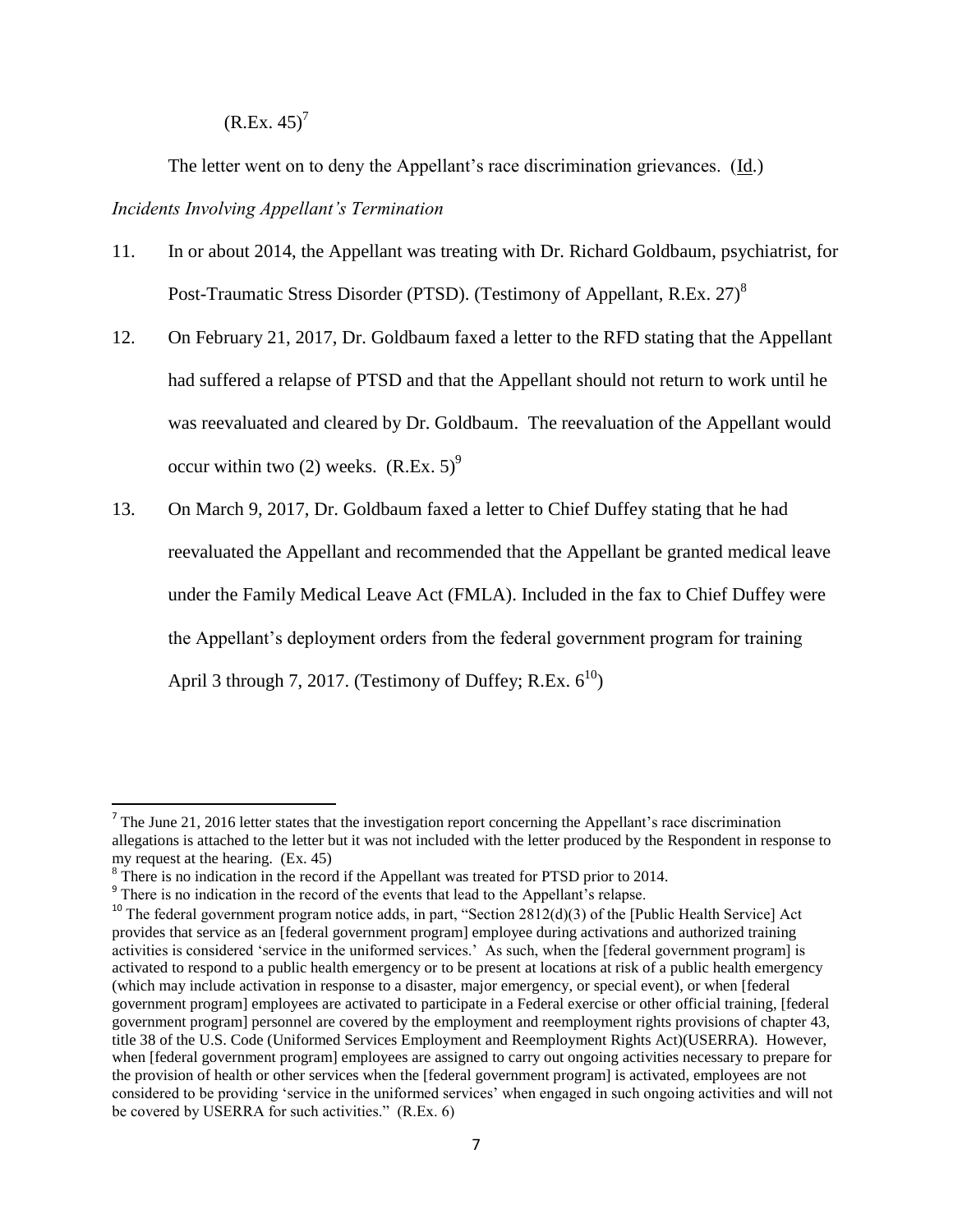- 14. When Chief Duffey received the Appellant's deployment orders, he was concerned that the Appellant would deploy for the federal government program training while out on sick leave. (Testimony of Duffey)
- 15. On March 10, 2017, the Appellant was out on sick leave for his entire twenty-four (24) hour shift. On that date, there were no other firefighters working overtime to cover the Appellant's shift. (Testimony of Duffey; R.Ex. 7) RFD members' work schedules remain the same so that they know when they worked in the past and when they will work in the future. Therefore, the Appellant was aware that on March 10, 2017 he was scheduled to work at RFD. (Testimony of Duffey)
- 16. On March 13, 2017, Chief Duffey wrote to the Appellant about Dr. Goldbaum's March 9 letter. Chief Duffey also notified the Appellant that in order to qualify for leave under the FMLA, he must fill out the required FMLA application. In the same letter to the Appellant, Chief Duffey specifically reminded the Appellant that he had no personal leave or vacation leave left, that he had three (3) shifts of holiday leave left ("if used as leave in lieu of pay"), and that he had twelve (12) 24-hour shifts, plus three (3) hours, of sick leave left. In the same letter, Chief Duffey also advised the Appellant that if he was still on medical leave from the RFD, he was not to deploy to the April  $3 - 7$ , 2017 federal government program training and that doing so "will be viewed as an abuse of sick leave and you will face further discipline." (R.Ex. 8)
- 17. On March 16, 2017, the Appellant was out on sick leave for his entire twenty-four (24) hour shift. On that date, Lieutenant Daniel DelPrete and Captain Thomas Heaney covered both of the Appellant's shifts. (R.Ex. 9) The Appellant was aware that on March 16, 2017 he was scheduled to work at RFD. (Testimony of Duffy)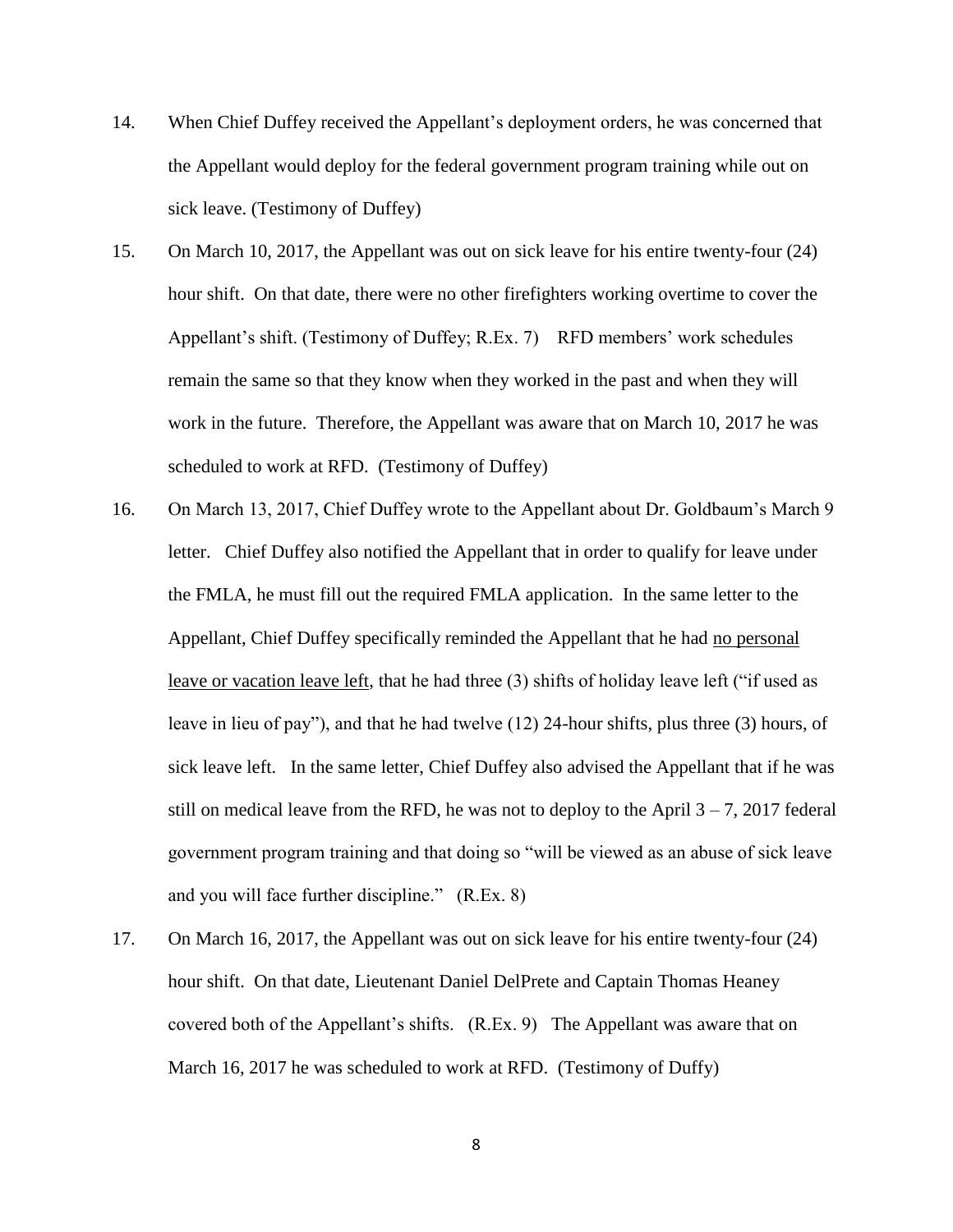- 18. On March 23, 2017, Dr. Goldbaum faxed to Chief Duffey the Certification of Health Care Provider for Employee's Serious Health Condition pursuant to the FMLA. Included in Dr. Goldbaum's fax were his American with Disabilities Act (ADA) Recommendations for the Appellant: end "confrontational communications" with the Appellant, end co-workers' harassment of the Appellant, change the Appellant's night shift to a day shift, and implement sensitivity training. (R.Ex. 10)
- 19. On March 27, 2017, Chief Duffey sent a letter to Dr. Goldbaum addressing his request for ADA accommodations on behalf of the Appellant. Chief Duffey disputed Dr. Goldbaum's statements, writing, "[a]t various times in recent years, Lt. Erickson has made vague an (sic) unsubstantiated claims of harassment or improper treatment by other employees. Each time these claims were made, the Town attempted to investigate the claims. In each instance, the claims could not be substantiated because Lt. Erickson refused to provide details regarding names, dates or specific facts supporting the claims." (R.Ex. 11) Chief Duffey added that the Town had conducted sensitivity training with an outside consultant for four (4) days in 2014 in view of the Appellant's allegations, that he would consider possible assignment of the Appellant to the day shift under the appropriate circumstances and that the Town of Rockland would consider any accommodations which would not be unduly burdensome. (R.Ex. 11)
- 20. On April 3, 2017, Chief Duffey received a letter dated March 30 via fax from Dr. Goldbaum stating that the Appellant was "completely fit to return to his duties." (R.Ex. 12) The duties referenced were the Massachusetts Essential Tasks for fire department Lieutenants attached to the faxed letter. (Id.)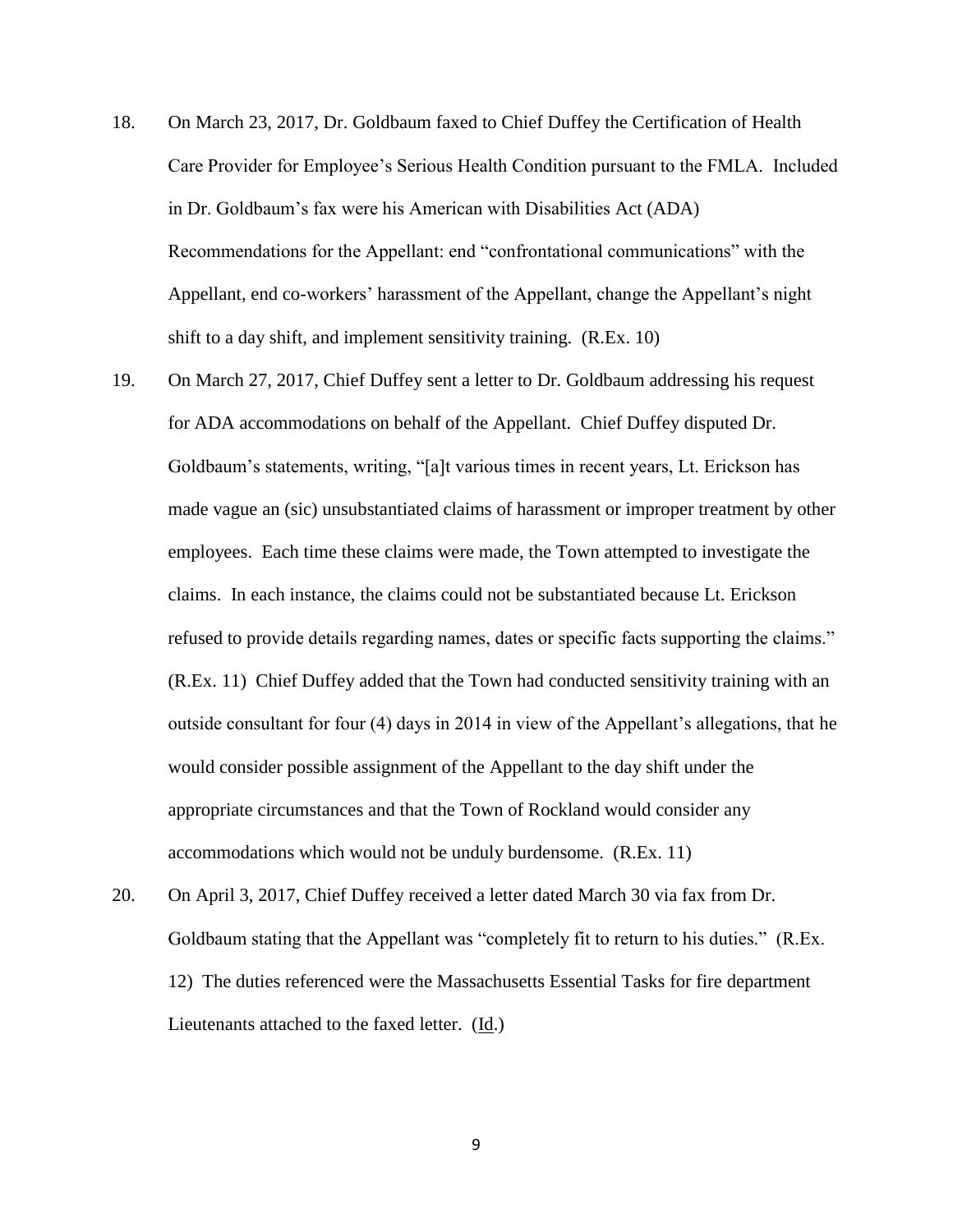- 21. Sometime after March 30, 2017, but prior to the beginning of his April 3, 2017 shift with the Rockland Fire Department, Lt. Erickson became aware that he had been cleared for duty by Dr. Goldbaum. (Testimony of Appellant)
- 22. The Appellant deployed for his federal government program training late on the evening of April 2, 2017 or early in the morning on April 3, 2017, and returned April 7, 2017. He did not notify the Department that he had been medically cleared to return to duty prior to deploying for the federal government program training. (Testimony of the Appellant)
- 23. During his deployment, the Appellant did not communicate with the Department or Chief Duffey to tell them that he had been medically cleared to return to his duties, that he had deployed for his scheduled federal government program training on April 3, 2017 using sick leave, and that the sick leave designation for April 3, 2017 should be changed to some other paid leave since he was no longer medically unable to work. (R.Ex. 27; Testimony of Appellant). Also, *see* Fact 11.
- 24. On April 3, 2017, the Appellant was scheduled to work an entire twenty-four (24) hour shift but was carried on sick leave for which he was paid. On that date, Captain Heaney and Lieutenant DelPrete covered both of the Appellant's shifts. (R.Exs. 9 and 27)
- 25. On April 11, 2017, Chief Duffey initiated an investigation regarding the Appellant's use of sick leave. As part of that investigation, the Appellant was required to complete an investigatory questionnaire relating to his extended sick leave use and outside employment. (R.Ex. 14)
- 26. The Appellant submitted his written responses to the investigatory questionnaire on April 11, 2017. (Id.)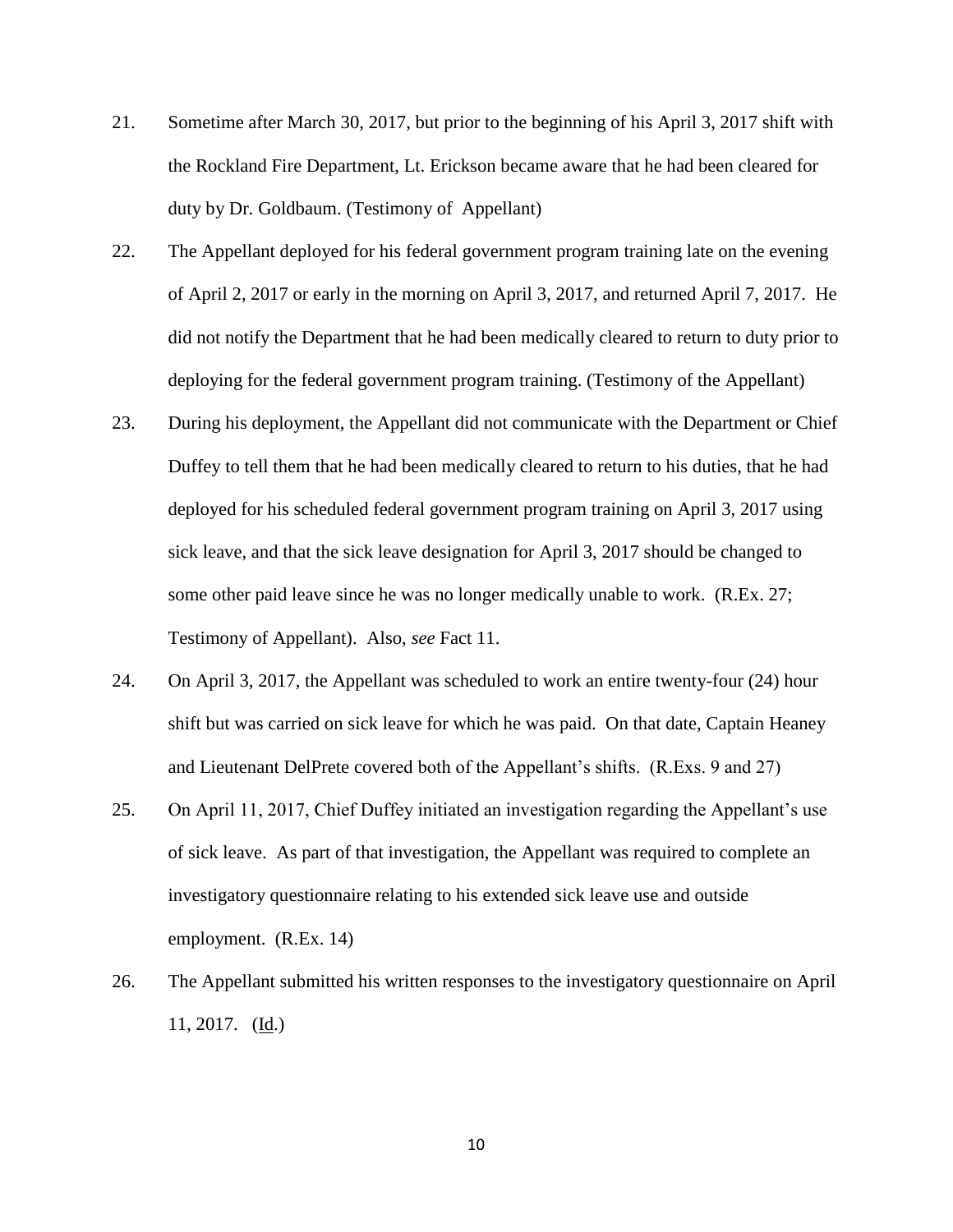- 27. On May 15, 2017, Chief Duffey notified the Appellant in writing that many of the answers he provided on the investigative questionnaire were incomplete or relatively vague. Chief Duffey further ordered the Appellant to provide all payroll records for any outside employment he had engaged in while out on extended sick leave from February 20, 2017 through April 3, 2017, including all work performed for the federal government program and the private rescue company. (R.Ex. 15)
- 28. Citing a 2013 decision of the Department of Labor Relations (DLR) that found that the RFD could not require the union to provide outside employment payroll records, the union expressed concerns about Chief Duffey's request that the Appellant produce such records. (Testimony of Duffey; A.Ex. 6) The DLR's 2013 decision stated, in part,

During the [DLR] investigation, the Town [of Rockland] did not dispute that the only way for the Union to retrieve the requested [outside employment payroll information, including recent W-2s and/or 1099s] information was through its bargaining unit members. An employee organization does not violate the Law by failing to provide information it does not possess and is under no obligation to retrieve. In this case, the Union did not possess or control the information requested by the Town. The requested information was in the possession of the bargaining unit members. The Union asked its members for the requested information; however, they were unwilling to provide it and the Union cannot compel its members to provide such information. Accordingly, [the DLR investigator does] not find probable cause to believe the Union has violated the Law in the manner alleged and [the DLR investigator dismissed] the Town's charge in its entirety." (A.Ex. 6)

- 29. The union and Chief Duffey subsequently agreed that Chief Duffey could ask the Appellant to produce a list of dates of when the Appellant engaged in outside employment. (Testimony of Duffey)
- 30. Chief Duffey scheduled a recorded investigative interview with the Appellant to take place on June 6, 2017. At the interview, the Appellant stated that he requested a union representative but, "based on the facts" (R.Ex. 27 (statement of Appellant)), which facts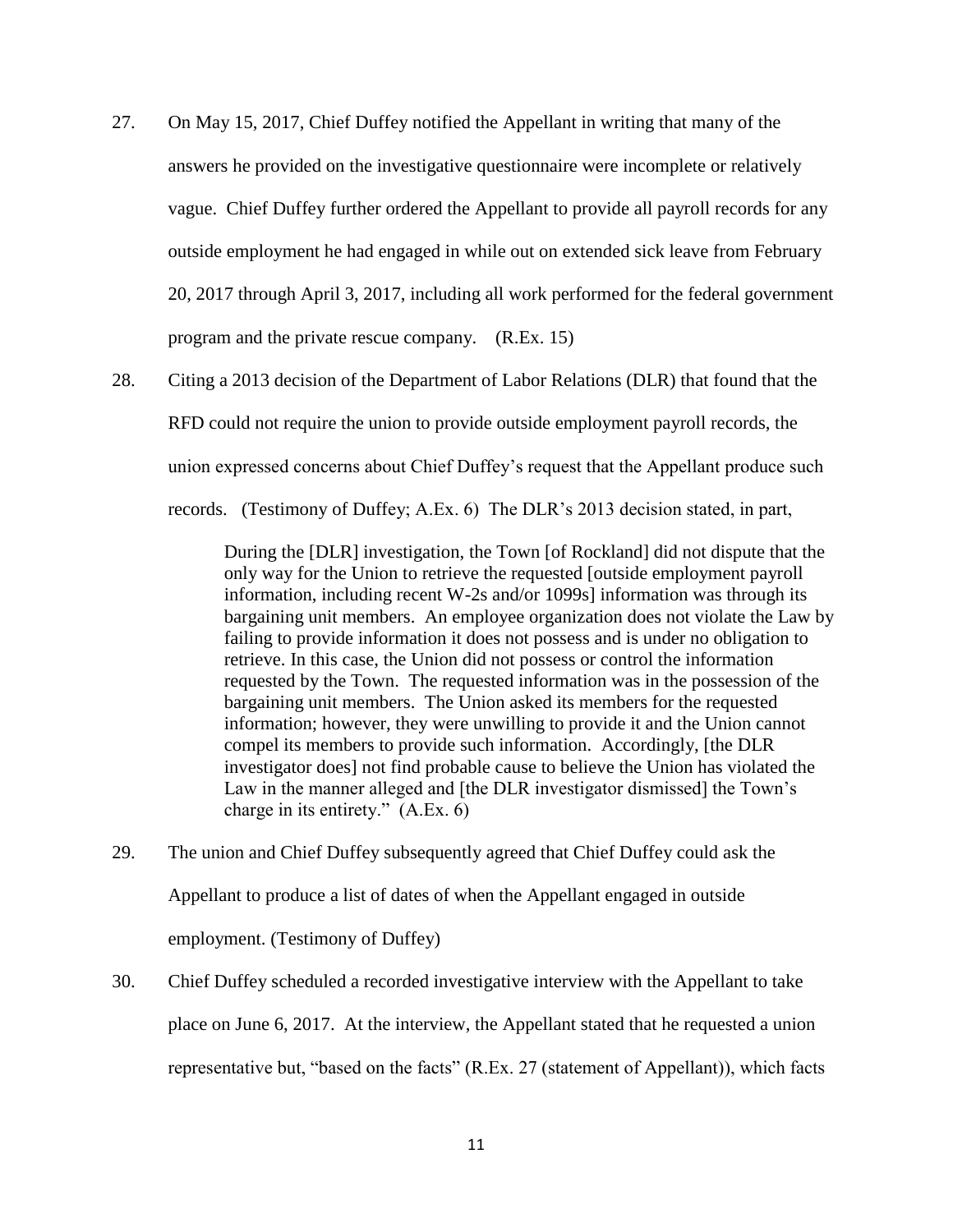the Appellant did not describe, he was "forced to decline". (Id.) Asked if he wanted anyone else in the RFD to be with him during this interview, the Appellant also declined. (Id.)

- 31. The purpose of the June 6 interview was to ask the Appellant about the answers he provided on the investigative form inquire on April 11, 2017. The Chief also wanted to ask the Appellant why he failed to timely advise the RFD that Dr. Goldbaum had cleared him to return to duty. (Testimony of Duffey) The Appellant asserted that he did not tell the RFD he was cleared for duty because he was under doctor's orders not to communicate with the Department. (R.Ex. 27) However, neither Dr. Downes nor Dr. Goldbaum told the Appellant not to communicate with the RFD. (Testimony of Downes)
- 32. During the June 6, 2017 investigative interview, the Appellant gave Chief Duffey a list of dates that he had engaged in outside employment while out on extended sick leave, as the Chief had ordered. Chief Duffey determined that the Appellant had engaged in outside employment in violation of SOG 15-03 (R.Ex. 3), he ordered the Appellant, by a date certain, to provide payroll records for the dates that the Appellant had engaged in outside employment to confirm the dates that the Appellant had written. (Testimony of Duffey; R.Ex. 19)
- 33. The list of dates provided by the Appellant indicated that the Appellant had engaged in outside employment at the private rescue company on March 10, 2017 and March 16, 2017 and at the federal government program on April 3, 2017. On those dates, the Appellant was scheduled to work for the RFD and received paid sick leave. (R.Exs. 7, 9, and 13)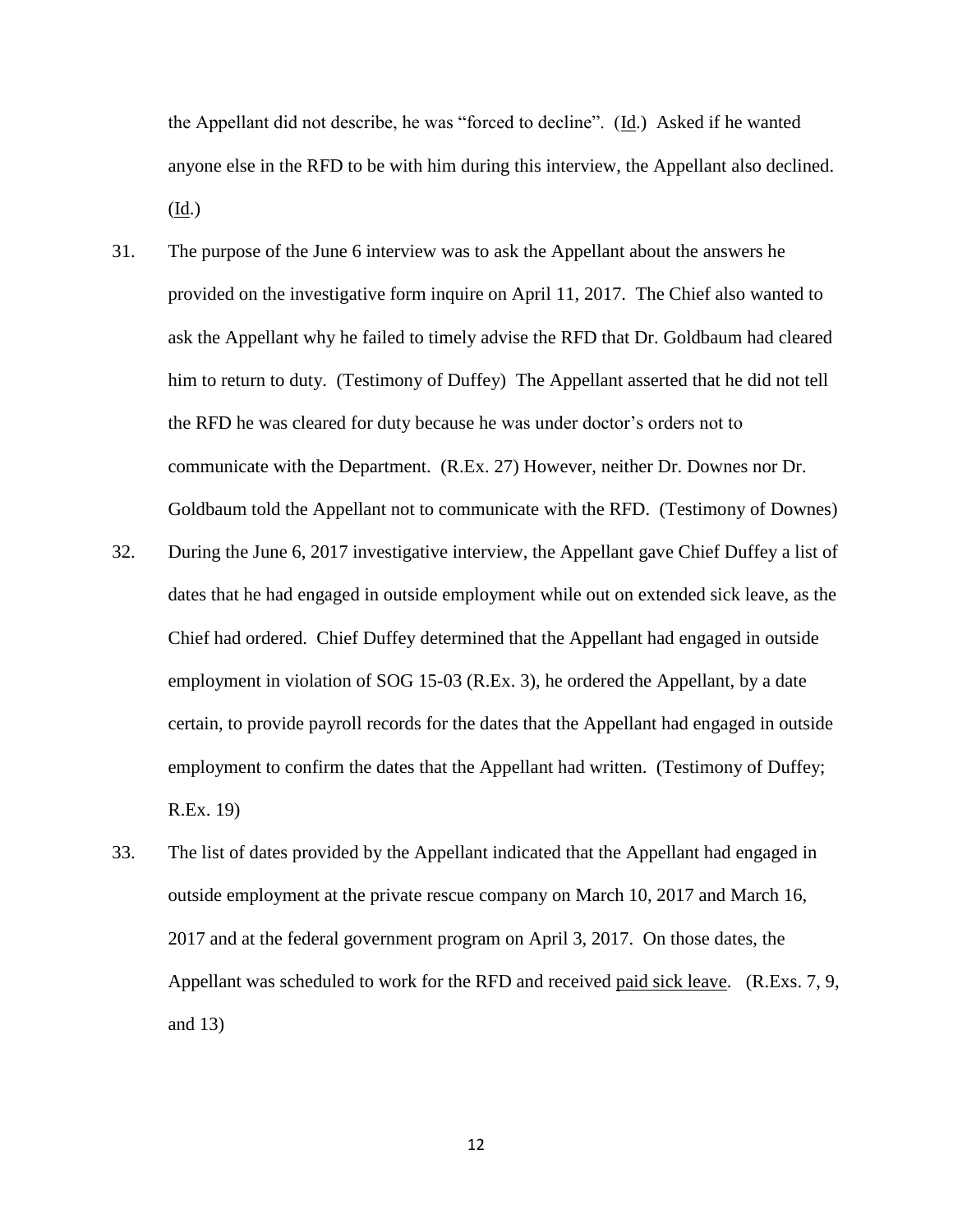- 34. Chief Duffey scheduled a second investigative interview with the Appellant to be held on June 12, 2017. As with the June 6, 2017 interview, the Appellant did not bring a union representative or other member of the RFD with him. Also at the June 12 interview, the Appellant stated that the reason he did not contact the RFD himself to report that he had been cleared for work and to ask the RFD to change his reported time for the period April 3 through 7, 2017 from sick leave to another form of leave was that he was under doctors' orders not to communicate with the RFD. That statement is untrue. (R.Ex. 27; Testimony of Dr. Downes) Further, at the June 12 meeting the Appellant accused Chief Duffey of ordering the Appellant to return from his deployment although there is no evidence in the record to support this allegation. (R.Ex. 27)
- 35. At the June 12 interview, the Chief again ordered the Appellant, by a date certain, to produce payroll records to confirm the dates that the Appellant engaged in outside employment. He also ordered the Appellant to produce the dates and times he had met with Dr. Goldbaum in the pertinent time period. (R.Ex. 27) At the interview, the Appellant repeatedly referred to the need to change his use of paid sick leave time for the deployment to another form of leave as "bookkeeping" rather than as adherence to the RFD sick leave policy. (R.Ex. 27)
- 36. At or around the time of these events, Dr. Goldbaum retired. On June 18, 2017, Dr. Downes, the Appellant's new treating physician, told the RFD that the Appellant had suffered a recurrence of PTSD and that he would be out of work on extended sick leave. (R.Ex. 18) Dr. Downes is not a psychiatrist. He was trained as a pediatrician then worked in insurance for years. He has been in private practice since then, he has worked with patients in psychiatric hospitals and with patients with addiction. He has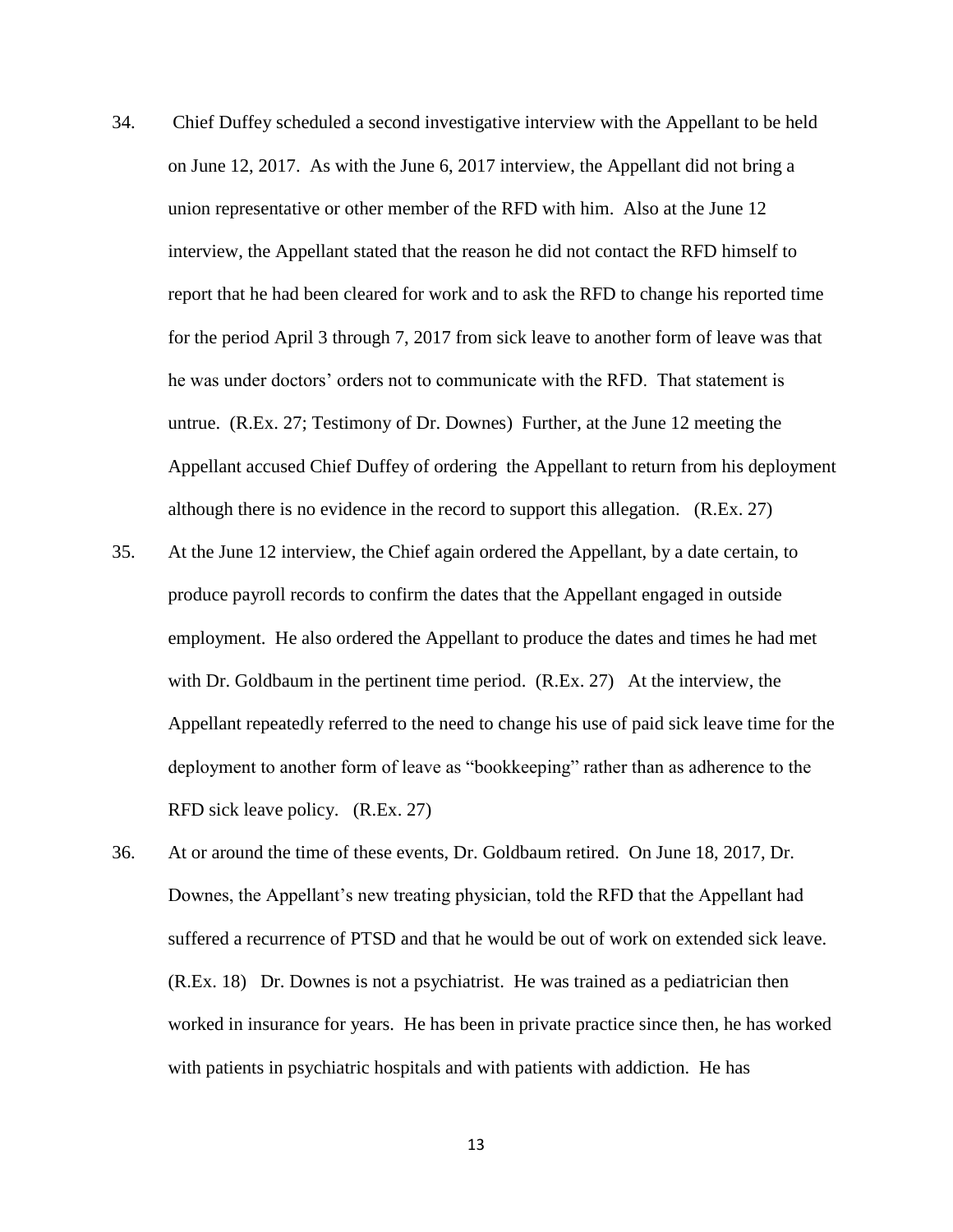approximately five (5) patients with PTSD and has "lived it" himself. (Testimony of

 $Downes)$ <sup>11</sup>

37. In a letter from Chief Duffey to the Appellant dated June 19, 2017, the Chief wrote:

On June 12, 2017 you were ordered to provide payroll records for your [federal government program] deployment and other employment, as well as information from Dr. Goldbaum to me within 48 hours. You have knowingly violated that order and may be subject to discipline for insubordination as you have not provided me the records. I ordered you to provide those records as part of the investigation into your use of sick leave while getting paid by other employers. I am restating my original order to provide those records to me immediately, and your continued refusal to comply with this order will be considered in any disciplinary process that takes place as part of this investigation." (R.Ex. 19)

- 38. The Appellant did not respond to Chief Duffey's June 19, 2017 letter. (Testimony of Duffey)
- 39. On June 28, 2017, the Appellant was scheduled to work an entire twenty-four (24) hour shift but he did not work that shift. (Testimony of Duffey)
- 40. When RFD members are going to be out on sick leave, they must call the Officer on duty to notify him that they will be out. A member of the RFD may also complete a slip when they are going to be out for an extended period of time. (Testimony of Duffey)
- 41. The Appellant did not follow the procedure for informing the RFD when he did not appear for his scheduled shift on June 28, 2017. (Testimony of Duffey and Appellant)
- 42. On June 29, 2017, Chief Duffey sent the Appellant a letter regarding his absence on June 28, 2017 stating, in part,

You were also reminded that on June 12, 2017 you were ordered to provide payroll records for your [federal government program outside employment] and other [outside] employment as well as information from Dr. Goldbaum within 48 hours. In a letter dated June 19, 2017, you were given further orders to immediately provide the documentation requested during the June 12, 2017 meeting. You continue to knowingly violate

 $\overline{\phantom{a}}$ <sup>11</sup> No curriculum vitae was provided for Dr. Downes.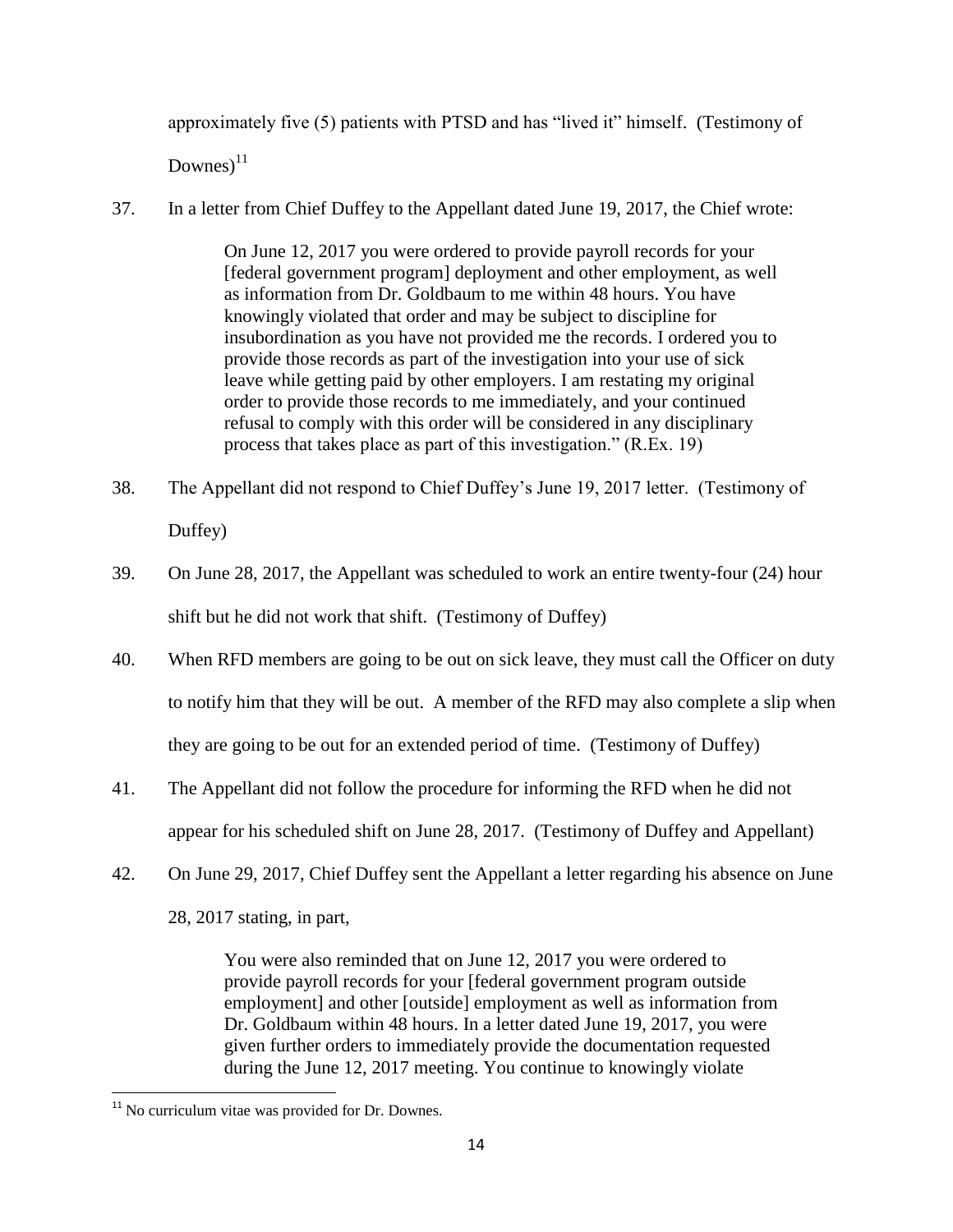these orders and may be subject to discipline for insubordination as you have not provided me the records. I ordered you to provide those records as part of the investigation into your use of sick leave while getting paid by other employers. I am restating my original ORDERS to provide those records to me no later than 14:00 Hours on July 6, 2017, and your continued refusal to comply with this order will be considered in any disciplinary process that takes place as part of this investigation. (R.Ex. 22)(emphasis in original)

- 43. Thereafter (but on an unknown date), the Appellant provided the RFD with contact information for his supervisors at his two (2) outside employers. The supervisors reported the dates that the Appellant worked for his outside employers between February 24, 2017 and March 29, 2017, which information RFD had not been previously provided. Based on this information, the RFD learned that the Appellant was paid by the private rescue company for work he performed for it on thirteen (13) shifts while he was out on sick leave from the RFD. The RFD records show that on two (2) of those dates (March 10 and March 16, 2017) the Appellant was scheduled to work at the RFD but was still on paid sick leave. (Testimony of Chief Duffey, R.Ex. 1) The Appellant did not provide the information ordered pertaining to Dr. Goldman. (Testimony of Duffey)
- 44. On June 30, 2017, Dr. Downes, via fax, informed Chief Duffey that the Appellant had suffered a recurrence of PTSD and that the Appellant should be placed on an extended medical leave of absence. Dr. Downes also inquired about the status of the ADA accommodations that Dr. Goldbaum had requested prior to clearing the Appellant to work. (R.Ex. 23)
- 45. On July 6, 2017, Chief Duffey responded to Dr. Downes' June 30, 2017 letter, asking whether Dr. Downes had instructed the Appellant not to communicate with the Chief or any other representative of the Department. (R.Ex. 24)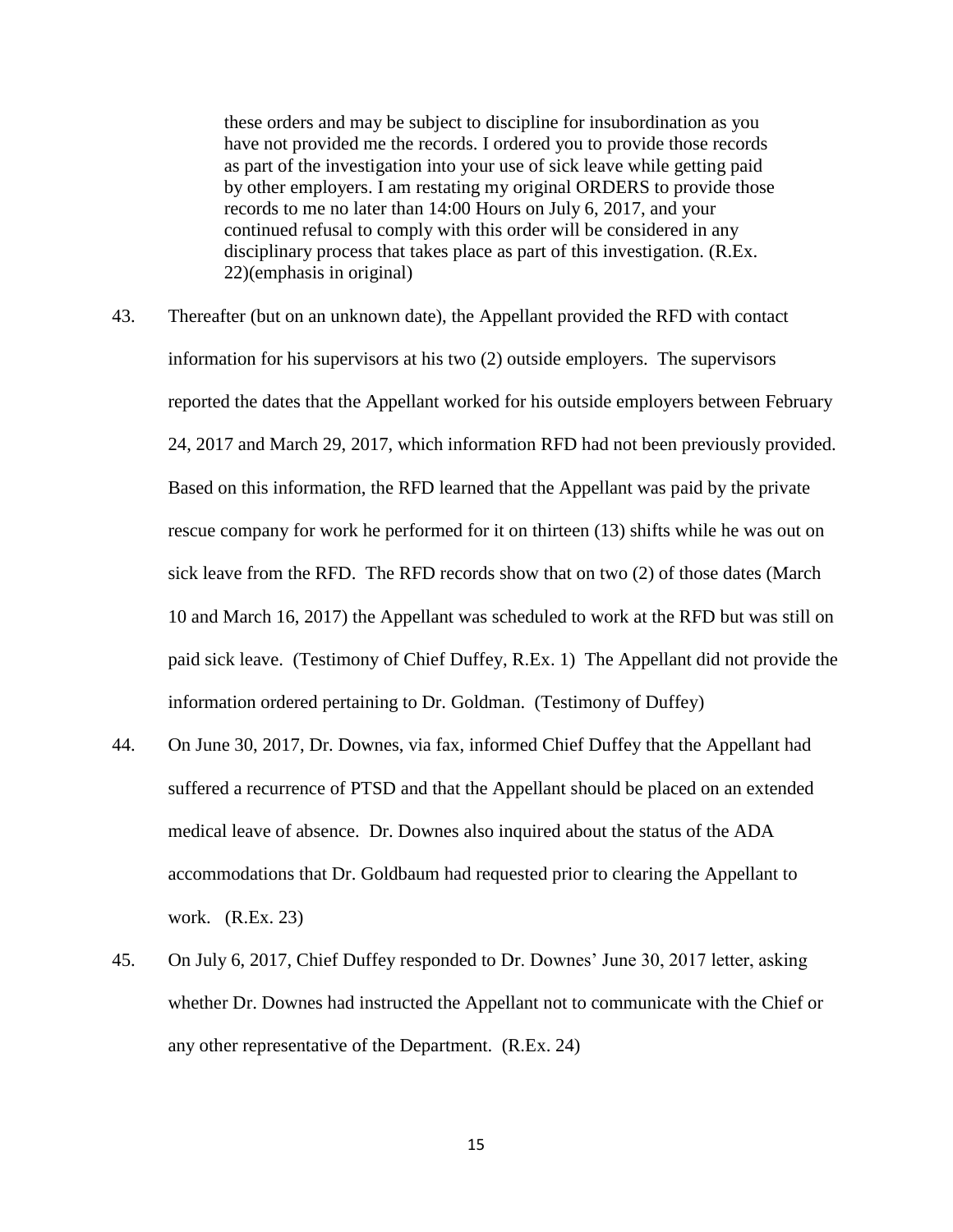- 46. On July 8, 2017, Dr. Downes notified Chief Duffey that he had not restricted the Appellant's communication with anyone in the Rockland Fire Department. (R.Ex. 25)
- 47. On July 20, 2017, Chief Duffey issued a Notice of Contemplated Termination to the

Appellant, scheduling a hearing for August 8, 2017. The reasons for the Notice and

hearing were that the Appellant:

engaged in outside employment on March 10 and 16, 2017 while he was on paid sick leave without obtaining permission from the Fire Chief, in violation of the RFD sick leave SOG;

was cleared to work on or about April 2, 2017 by his physician but failed to notify the RFD and received sick pay for his scheduled shift on April 3, 2017;

was issued an order on March 13, 2017 to not deploy for [the federal government program] training while on sick leave and was advised that it would constitute abuse of sick leave and yet he deployed on April 2 while on sick leave;

after the June 12, 2017 investigative interview, was ordered to provide documents indicating when he was cleared for duty by his physician and payroll records from outside employment to verify the dates of his outside employment. Having failed to produce these documents at that time, he was ordered to do so again on June 19 and June 26, 2017 and yet he failed to produce the documents; and

failed to report for duty or call in sick on June 28, 2017.

This written Notice (attaching copies of G.L. c. 31, ss. 41-45) stated that these actions

violated RFD Rules and Regulations:

- 1.1 Disobeying general orders
- 1.2 Insubordination
- 1.4 Conduct unbecoming an officer
- 1.5 Making false statements regarding illness
- 1.12Absent without leave
- 3.1 Failure to report for duty
- 3.10Falsifying information and/or misrepresenting himself on RFD reports and/or paperwork

SOG 15.03 Sick leave policy (R.Ex. 2)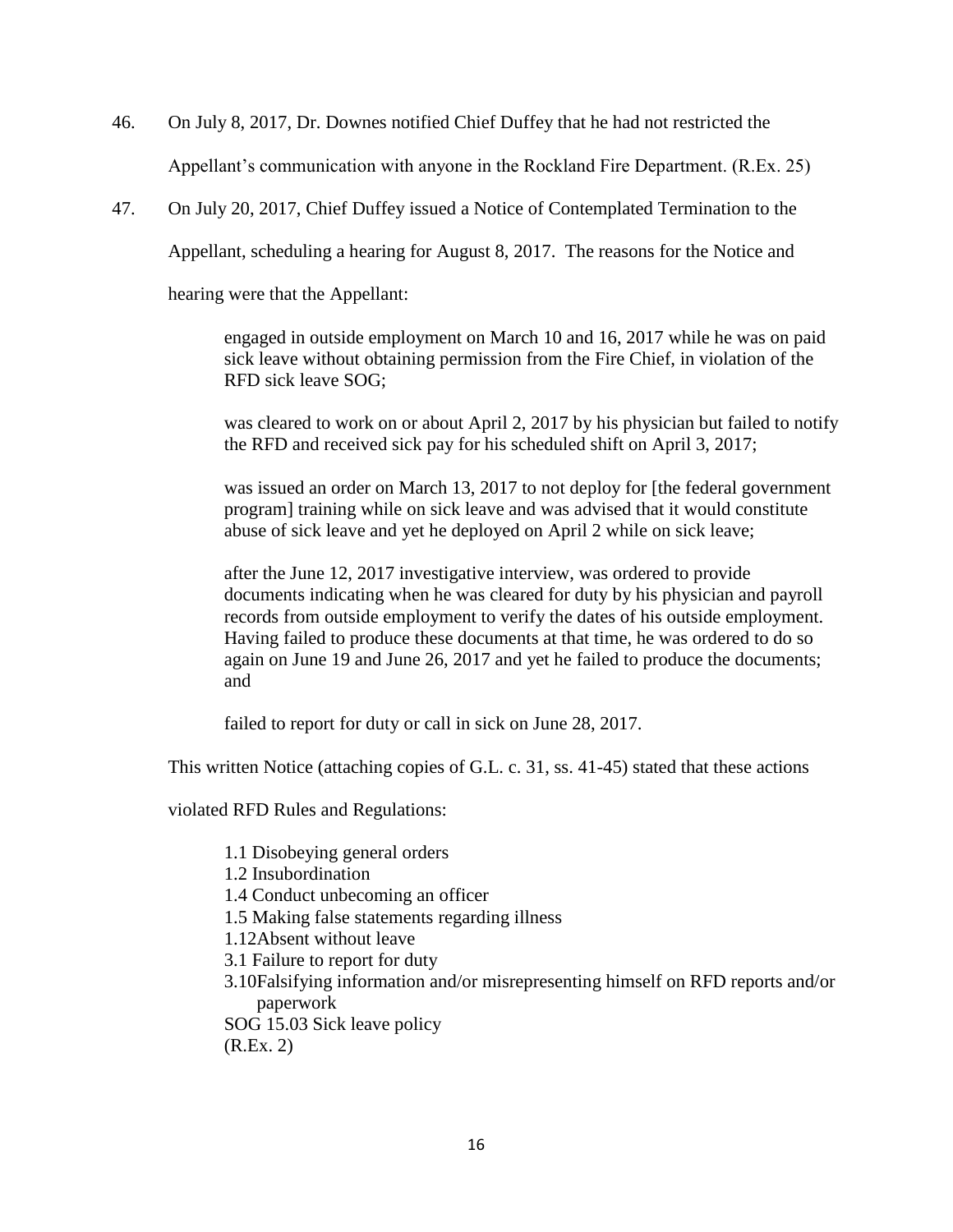- 48. The hearing was held on August 21, 2017 and was conducted by Attorney James Lampke, who was appointed by Chief Duffey to be the hearing officer. Chief Duffey and Dr. Downes testified at the hearing. The RFD was represented by Attorney Clifford, who represented the Respondent at the Commission hearing. The Appellant was represented by counsel at the local hearing (not the attorney who represented the Appellant at the Commission). The Appellant did not testify at the local hearing and was advised that an adverse inference may be drawn from his refusal to testify. (R.Ex. 1)
- 49. In a forty-two (42)-page decision dated October 9, 2017, the hearing officer concluded that the Appellant had taken the actions stated in the Notice of Contemplated Termination, in violation of the rules, regulations and policies cited therein. (R.Ex. 1)
- 50. The hearing officer's report considered the Appellant's discipline record, all of which arose *after* the Appellant asked the Commission to conduct an investigation into the

residency of a member of the RFD in 2012:

March 5, 2013: Verbal reprimand for failing to complete 39 departmental incident reports;

March 29, 2013: Written reprimand for failing to provide the Town of Abington with a mutual aid ambulance;

February 11, 2014: Written reprimand for excessive absenteeism thus jeopardizing the Department's ability to maintain appropriate levels of staffing.

February 28, 2014: Written reprimand for safety violations that placed others on scene at risk including freelancing on the fire ground without orders from the Incident Command and failing to wear the appropriate safety apparatus.

February 25, 2015: Written reprimand for conduct unbecoming a superior officer for failing to properly direct his group on the fire ground at a mutual aid call. Specifically, Lieutenant Erickson was unable to execute a clear order from Chief John Nuttall of the Abington Fire Department with regard to venting a roof resulting in an order from Chief Nuttall that Lieutenant Erickson not respond to any emergencies in Abington until completing basic safety training.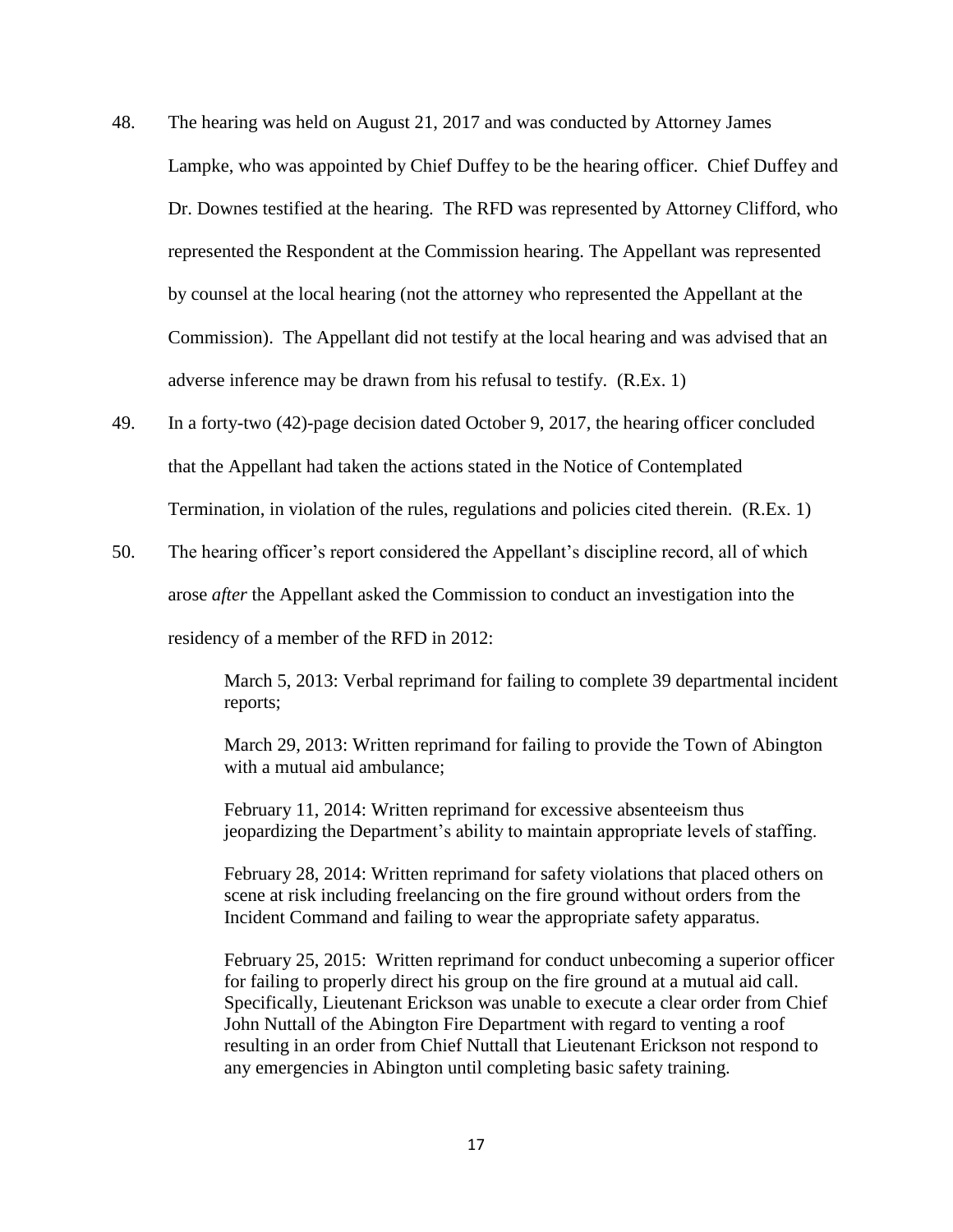March 15, 2016: Written reprimand for failing to obey orders with regard to the completion and proper documentation of a written investigation form for Chief Duffey.

March 15, 2016: Written reprimand for conduct unbecoming an officer for failing to properly file incident reports; and

December 28, 2016 – Forty-eight (48)-hour unpaid suspension for failure to properly supervise firefighters under his command. (R.Ex. 2)

- 51. The Appellant grieved five (5) of these eight (8) disciplines he received; specifically, he appealed the disciplines dated Feb. 11, 2014, Feb. 28, 2014, Feb. 25, 2015, March 15, 2016 and Dec. 28, 2016. Chief Duffey denied the grievances.  $(R.Exs. 35 - 47)$
- 52. The hearing officer's report did not rely on a thirty (30)-day suspension issued to the Appellant by the Respondent on or about April 27, 2017 because the Respondent indicated that it did not consider the thirty (30)-day suspension in its decision to terminate the Appellant's employment since the Appellant had appealed the suspension to the Commission and the Commission had not yet issued a decision on that appeal (Erickson v Rockland, D-17-092). (R.Ex. 2)
- 53. By letter dated October 13, 2017, the RFD terminated the Appellant's employment at the RFD effective October 14, 2017. (R.Ex. 1)
- 54. The Appellant timely filed the instant appeal at the Commission. (Administrative Notice)
- 55. After the Respondent terminated the Appellant's employment, the Commission issued a decision in the Appellant's appeal of the (30)-day suspension, allowing that appeal. Specifically, the Commission found, in part, that RFD's allegation that the Appellant had lied when he stated that he had ordered members of the Department to timely respond to a mutual aid call was untrue. The Commission further found that although the RFD suspended the Appellant for thirty (30) days for allegedly lying in this regard, other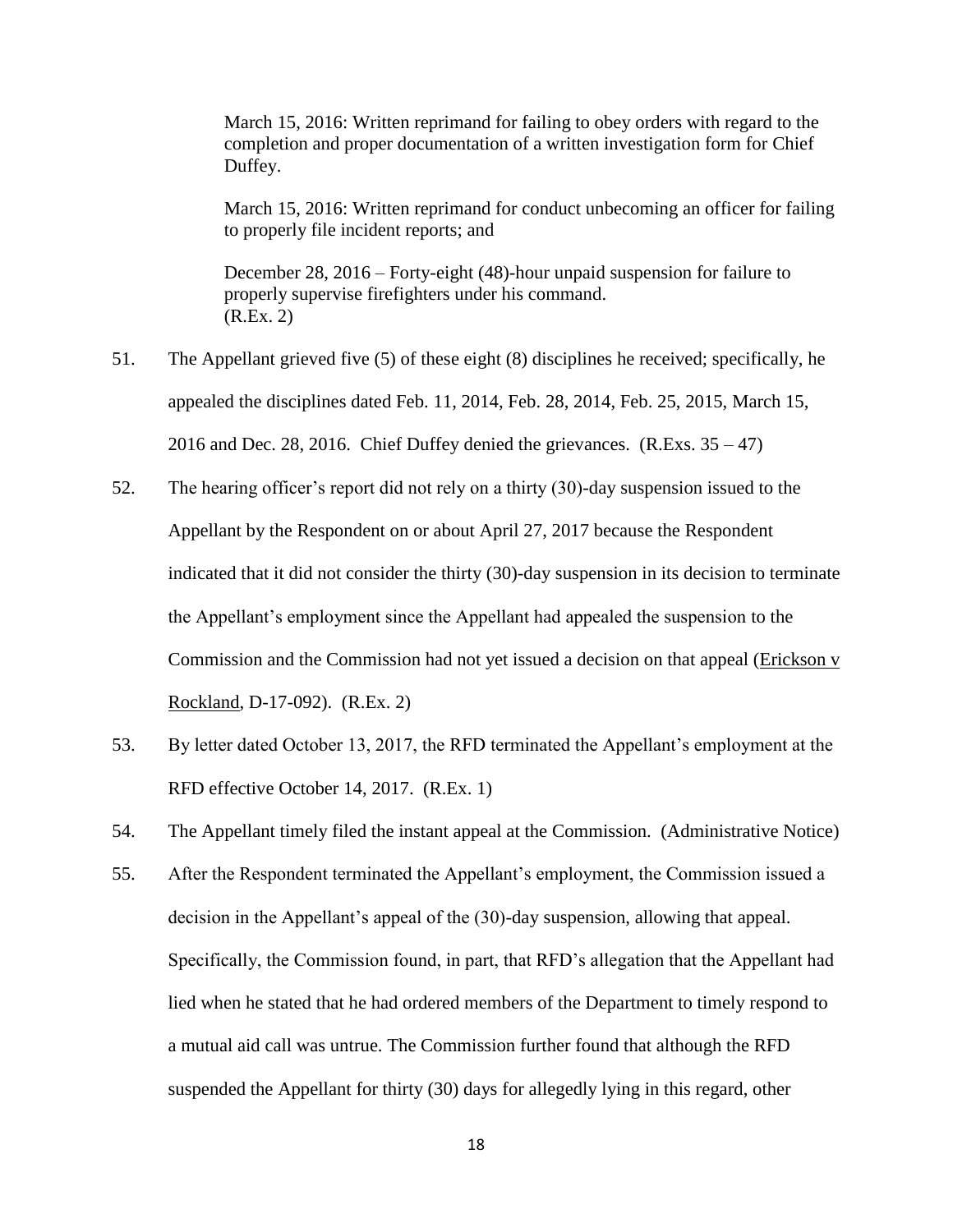members of the Department who are connected to current or previous Department leadership or Town officials were not disciplined at all, indicating that the Appellant had been the subject of disparate treatment. Moreover, the decision in that appeal further found that the Fire Chief's actions exhibited a clear bias against the Appellant. Erickson v Rockland, D-17-092; *aff'd* Rockland v. Civil Service Commission and Erickson,

Plymouth Superior Court C.A. No. 1883CV00466 (J. Pasquale)(April 3, 2019).

## *Applicable Law*

The fundamental purpose of the civil service system is to guard against political considerations, favoritism, and **bias** in governmental hiring and promotion. The commission is charged with ensuring that the system operates on "[b]asic merit principles." Massachusetts Assn. of Minority Law Enforcement Officers v. Abban, 434 Mass. 256 (2001), citing Cambridge v. Civil Serv. Comm'n., 43 Mass.App.Ct. 300 (1997). "Basic merit principles" means, among other things, "assuring fair treatment of all applicants and employees in all aspects of personnel administration" and protecting employees from "arbitrary and capricious actions." G.L. c. 31, section 1. Personnel decisions that are marked by political influences or objectives unrelated to merit standards or neutrally applied public policy represent appropriate occasions for the Civil Service Commission to act. Cambridge at 304.

A tenured civil service employee may be discharged for "just cause" after due notice and hearing upon written decision "which shall state fully and specifically the reasons therefore." G.L. c. 31, s. 41. A person aggrieved by a decision of an appointing authority may appeal to the Commission under G.L. c.31, s. 43.

Under section 43, the Commission makes a de novo review "for the purpose of finding the facts anew." Town of Falmouth v. Civil Service Comm'n, 447 Mass. 814, 823 (2006) and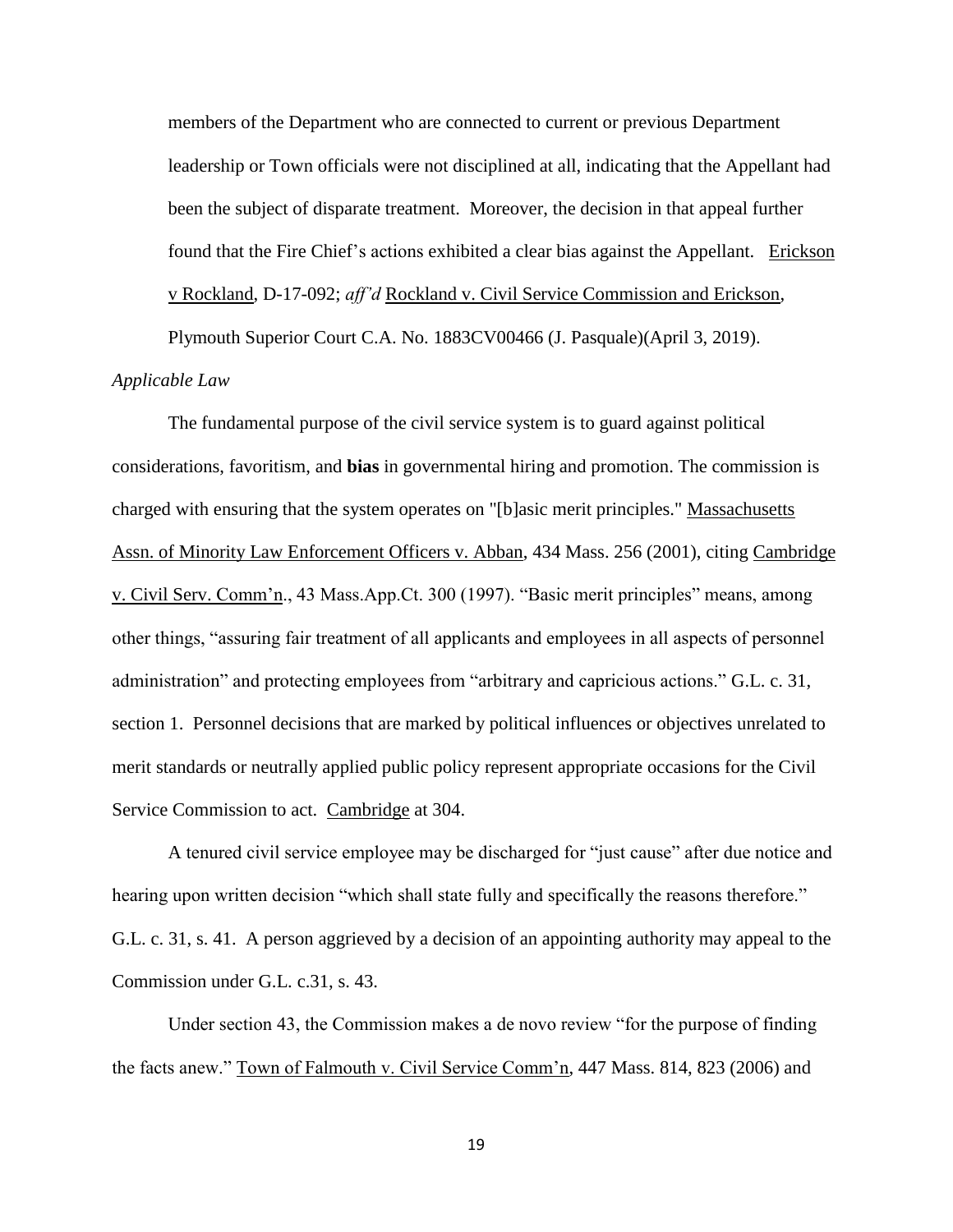cases cited. The role of the Commission is to determine "whether the appointing authority has sustained its burden of proving that there was reasonable justification for the action taken by the appointing authority." City of Cambridge v. Civil Service Comm'n, 43 Mass.App.Ct. 300, 304, *rev.den*., 426 Mass. 1102 (1997). *See also* City of Leominster v. Stratton, 58 Mass.App.Ct. 726, 728, *rev.den*., 440 Mass. 1108 (2003); Police Dep't of Boston v. Collins, 48 Mass.App.Ct. 411, *rev.den*., 726 N.E.2d 417 (2000); McIsaac v. Civil Service Comm'n, 38 Mass.App.Ct. 473, 477 (1995); Town of Watertown v. Arria, 16 Mass.App.Ct. 331, *rev.den*., 390 Mass. 1102 (1983).

An action is justified if it is "done upon adequate reasons sufficiently supported by credible evidence, when weighed by an unprejudiced mind; guided by common sense and by correct rules of law." Commissioners of Civil Service v. Municipal Ct., 359 Mass. 211, 214 (1971); City of Cambridge v. Civil Service Comm'n, 43 Mass.App.Ct. 300, 304, *rev.den*., 426 Mass. 1102 (1997); Selectmen of Wakefield v. Judge of First Dist. Ct., 262 Mass. 477, 482 (1928). The Commission determines justification for discipline by inquiring, "whether the employee has been guilty of substantial misconduct which adversely affects the public interest by impairing the efficiency of public service." School Comm. v. Civil Service Comm'n, 43 Mass.App.Ct. 486, 488, *rev.den*., 426 Mass. 1104 (1997); Murray v. Second Dist. Ct., 389 Mass. 508, 514 (1983). The Commission is guided by "the principle of uniformity and the 'equitable treatment of similarly situated individuals' [both within and across different appointing authorities]" as well as the "underlying purpose of the civil service system 'to guard against political considerations, favoritism and bias in governmental employment decisions.' " Town of Falmouth v. Civil Service Comm'n, 447 Mass. 814, 823 (2006) and cases cited. It is also a basic tenet of "merit principles" which govern civil service law that discipline must be remedial, not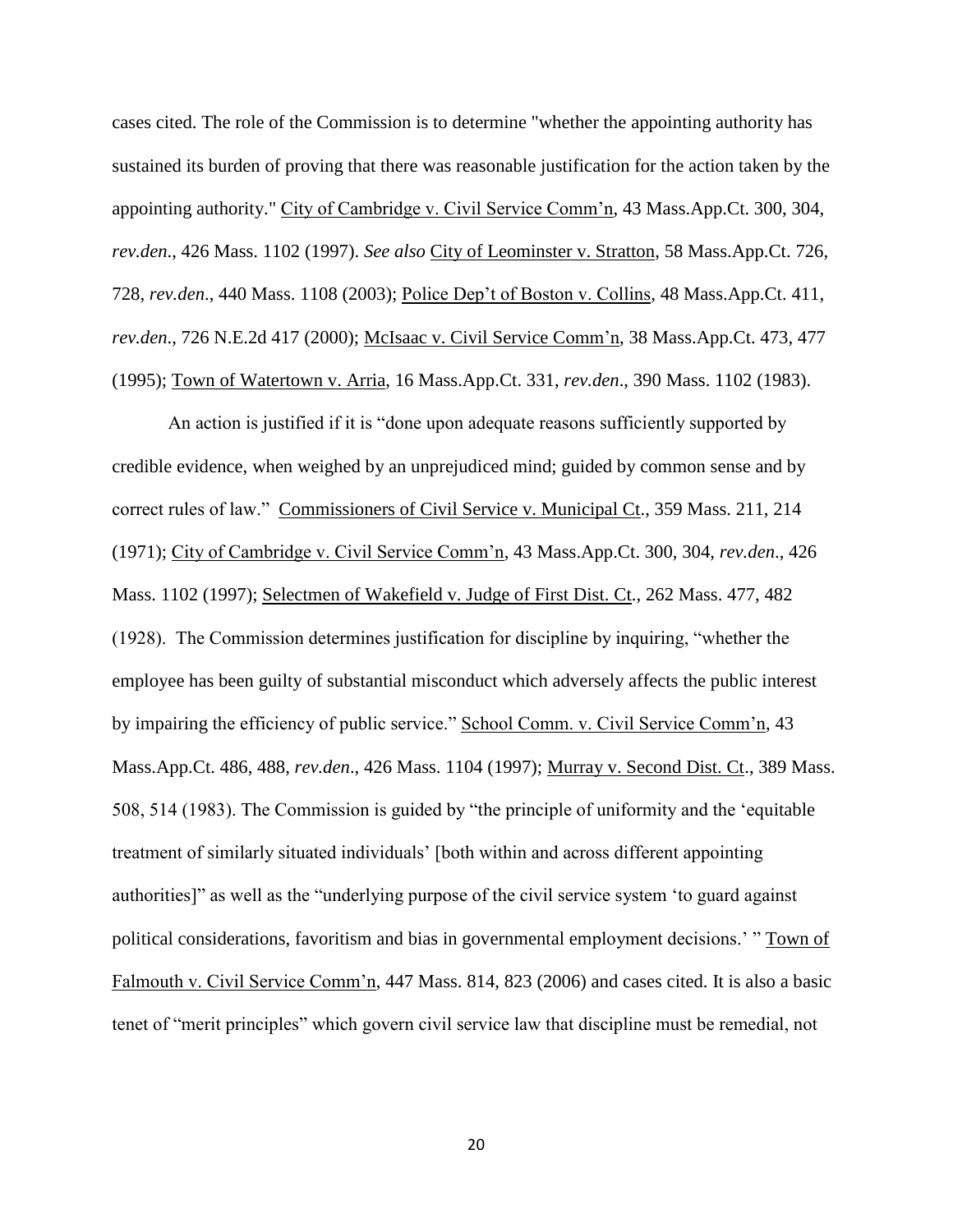punitive, designed to "correct inadequate performance" and "separating employees whose inadequate performance cannot be corrected." G.L. c. 31, § 1.

G.L. c. 31, section 43 also vests the Commission with some discretion to affirm, vacate or modify the discipline imposed by an appointing authority, although that discretion is "not without bounds" and requires sound and reasoned explanation for doing so. *See* Police Comm'r v. Civil Service Comm'n, 39 Mass.App.Ct. 594, 600 (1996) and cases cited. ("The power accorded to the commission to modify penalties must not be confused with the power to impose penalties ab initio, which is a power accorded the appointing authority"). "[T]he power to modify is at its core the authority . . . to temper, balance, and amend. The power to modify penalties permits the furtherance of uniformity and equitable treatment of similarly situated individuals. It must be used to further, and not to frustrate, the purpose of civil service legislation, i.e., 'to protect efficient public employees from partisan political control' . . and 'the removal of those who have proved to be incompetent or unworthy to continue in the public service' [citations omitted]" Id. *See also* Town of Falmouth v. Civil Service Comm'n, 447 Mass. 814, 823 (2006), quoting Watertown v. Arria, 16 Mass.App.Ct. 331, 334 (1983).

The Commission may draw an adverse inference against an appellant who fails to testify at an appointing authority hearing. Town of Falmouth v Civil Service Comm'n, 447 Mass. 814 (2006).

The Commission may also take administrative notice of certain matters. In Boston Police Department v Kavaleski, 463 Mass. 680 (2012), a case involving the bypass of a police officer candidate based on her reported failure of a psychological evaluation, the Commission relied, in part, on findings concerning expert testimony in Roberts v. Boston Police Department, G1-06- 321 (2008), another case involving the bypass of a police officer candidate based on his reported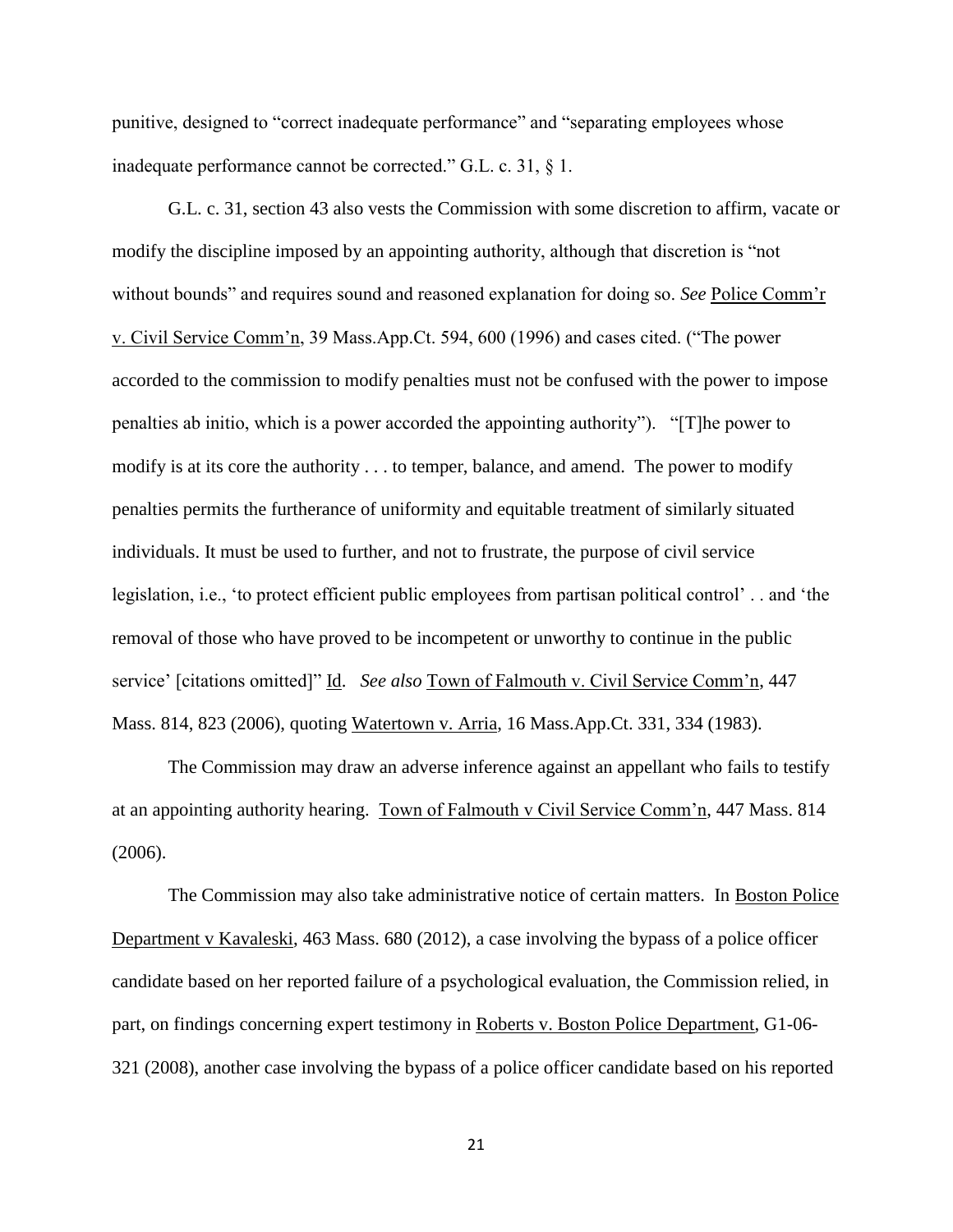failure of a psychological evaluation. The Boston Police Department sought judicial review of

the Commission's decision in Kavaleski arguing, in part, that it was improper for the

Commission to rely on findings made in the Roberts case. The Kavaleski Court held, in part,

… G. L. c. 30A, § 11 (5), authorizes agencies to 'take notice of any fact which may be judicially noticed by the courts,' as well as any 'general, technical or scientific facts within their specialized knowledge.' However, '[p]arties shall be notified of the material so noticed, and they shall be afforded an opportunity to contest the facts so noticed.' Id. *See* Assessors of Boston v. Ogden Suffolk Downs, Inc., [398 Mass. 604,](http://law.justia.com/cases/massachusetts/supreme-court/volumes/398/398mass604.html) 605-606 (1986).

The critical component of these statutory provisions is that parties be afforded notice of and an opportunity to respond to the evidence on which an agency relies in rendering a decision. (citations omitted) ... Thus, our concern with the commission's decision is not that the commission considered testimony from a different commission proceeding, which it permissibly may do. *See* Doherty v. Retirement Bd. of Medford, [425 Mass. 130,](http://law.justia.com/cases/massachusetts/supreme-court/volumes/425/425mass130.html) 140 (1997)(upholding State agency's reliance on transcripts from Federal criminal proceedings where transcripts bore "reasonable indicia of reliability")(fn 20 omitted). *Contrast* Assessors of Boston v. Ogden Suffolk Downs, Inc*.*, *supra* at 606 (agency could not permissibly rely on determination of property values made in prior proceeding involving same party where prior decision was not supported by contemporaneous findings). Rather, the commission erred in failing to alert the department that it would be looking to [expert testimony] in Roberts, and considering it as evidence in the present case, thus depriving the department (and Kavaleski) of an opportunity to contest and respond to that evidence. *Contrast* Doherty v. Retirement Bd. of Medford, *supra* (agency introduced portions of transcript of prior criminal trial during hearing; defense counsel permitted to respond and to introduce other portions of transcript to question witness's credibility).

Although we conclude that the commission erred by considering testimony from Roberts without notice to the parties and an opportunity to respond, that does not end our inquiry. Pursuant to G.L. c. 30A, s. 14(7), we also determine whether, as a result of that error, 'the substantial rights of any party may have been prejudiced.'

We are satisfied that the department was not prejudiced by the commission's reliance on expert testimony from Roberts… [T]he commission did not decide Kavaleski's appeal on that basis alone, and there was other substantial and reliable evidence in the record, independent of the testimony from Roberts, to support the commission's decision. (Id. at 690-92)(fn omitted).

As a result, the Commission may take administrative notice of findings made in another decision

as long as the parties have been afforded notice and an opportunity to comment thereon.

*Analysis*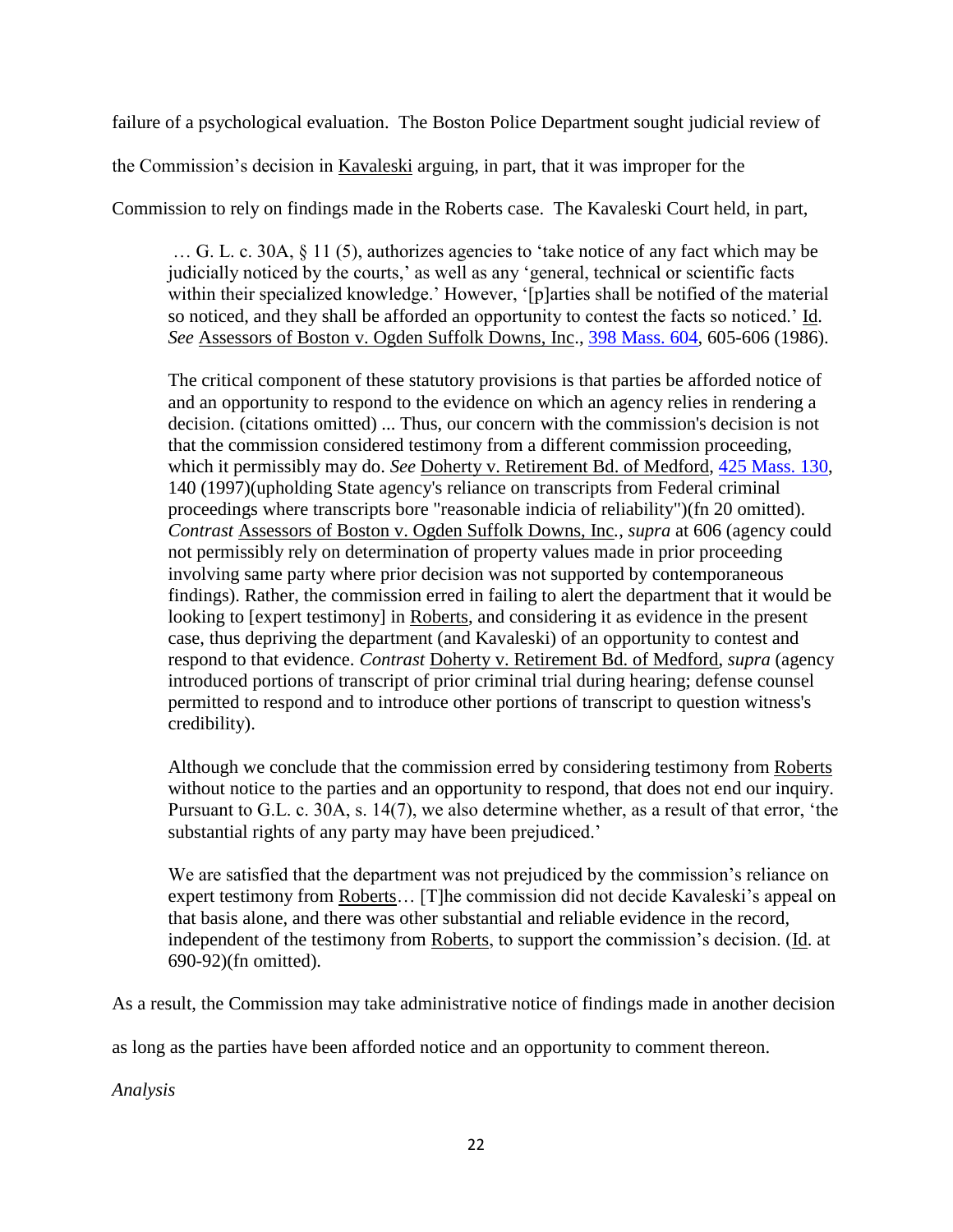The RFD has proved by a preponderance of the evidence that it had just cause to discipline the Appellant. Specifically, a preponderance of the evidence establishes that the Appellant engaged in outside employment on days he was scheduled to work for the Department while on paid sick leave on March 10, 2017 and March 16, 2017 in that he performed work for an outside employer (the private rescue company) whose work was physical and fire departmentrelated employment in violation of the 2015 sick leave policy, he repeatedly failed to produce the dates on which he met with Dr. Goldbaum as ordered, he failed to timely inform the RFD (directly or through his doctor) that he was fit to work April  $3 - 7$ , 2017 until he left for training for an outside employer (the federal government employer), and he failed to report for work on June 28, 2017 and report any illness as reason therefor, as required. The Appellant's actions and/or inactions in these regards constitute violations of RFD Rules and Regulations section 1.1 (disobeying general orders), 1.2 (insubordination), 1.4 (conduct unbecoming an officer), 1.5 (making false statements regarding illness, 3.1 (failure to report for duty), 3.10 (misrepresenting himself on department paperwork) and the RFD sick leave policy. The RFD did not have information about the Appellant's outside employment for the private rescue company for the two dates in March, 2017. The Appellant's misconduct clearly constitutes substantial misconduct which adversely affects the public interest by impairing the efficiency of public service, thereby warranting discipline.

The Department has not established that it had just cause to discipline the Appellant for other reasons it cited. Specifically, I do not find that the Appellant's deployment to the federal government program violated the RFD sick leave policy because it was for training and not physical work similar to the work performed by the RFD. Further, the Department sick leave policy does not explicitly require prior notice and approval of the Chief of such outside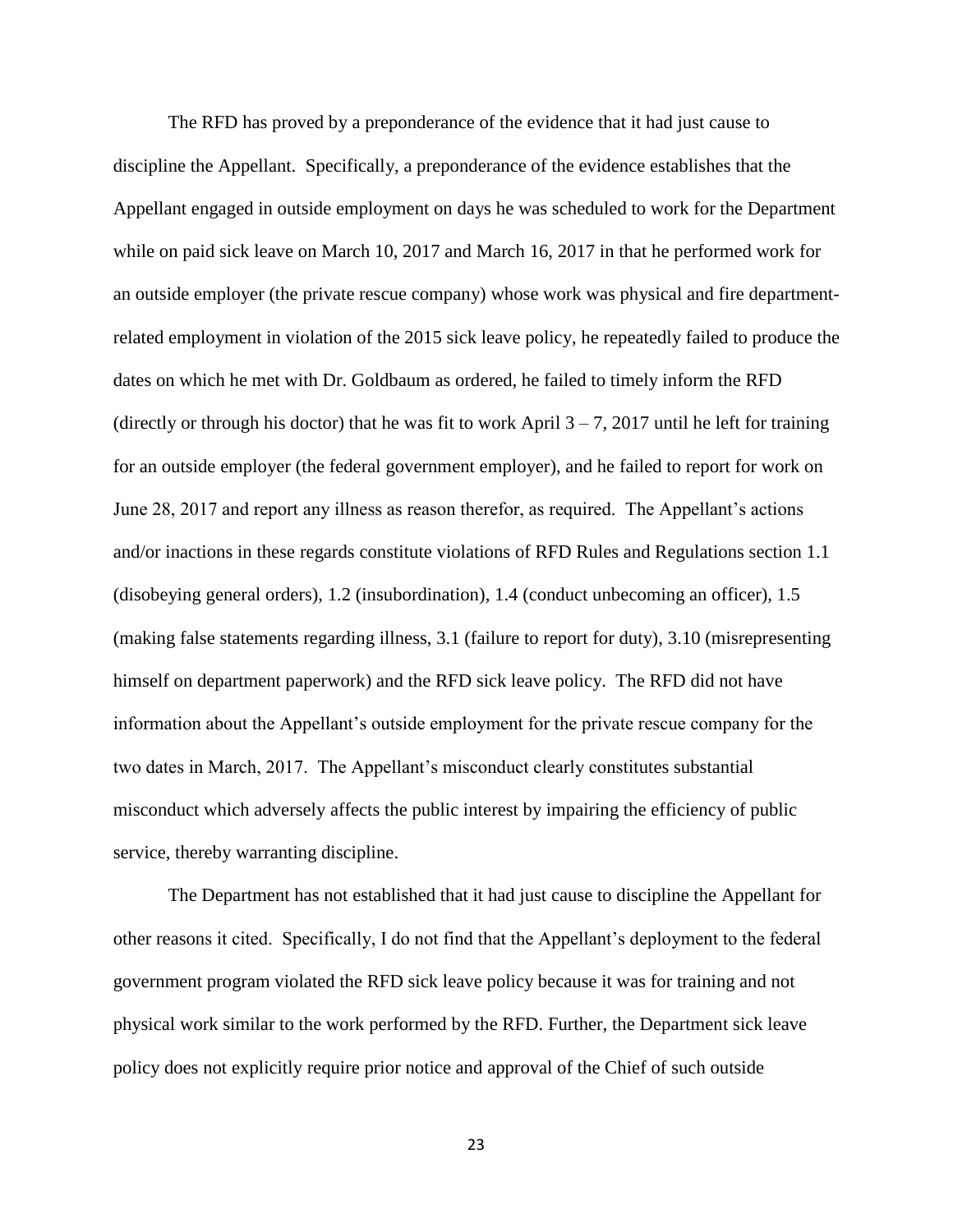employment during sick leave, although, as a practical matter, it certainly would be important information for the RFD to know in a timely manner so that it can address any necessary staffing issues. In addition, the Respondent has not established that the Appellant lacked sufficient unpaid holiday leave time for the period April 3 through April 7, 2017 when the Appellant deployed to the federal government program. Lastly, the Respondent has not established that the Appellant did not produce the payroll information for the work he performed for the private rescue company on March 10 and 16, 2017 since he produced it after multiple orders, albeit after the deadlines established in the orders he was given.

I draw an adverse inference against the Appellant for failing to testify at the Respondent's hearing. In addition, I found the Appellant's credibility limited because his testimony at the Commission hearing was, at times, vague and/or evasive, such that I had to ask him to directly respond to questions posed to him. The Appellant was also vague and/or evasive in responding to Chief Duffey's questions during the investigative interviews of the Appellant. R.Ex. 27. Further, the Appellant's credibility was undermined by his untruthful assertion in his testimony and in his recorded investigative interview that the reason he did not contact the RFD himself to report that he had been cleared for work in April 2017 and to ask the RFD to change his reported time for the period April 3 through 7, 2017 from sick leave to another form of leave until he was notified of the investigative interview was that he was under doctors' orders not to communicate with the RFD.

The Appellant's arguments that he did not violate the cited RFD rules and sick leave policy are unavailing. For example, as noted above, the Appellant did not timely notify the RFD that he was cleared to work, permitting him to be deployed to the federal government program on April 3, 2017, because he said that he was under doctor's orders not to communicate with the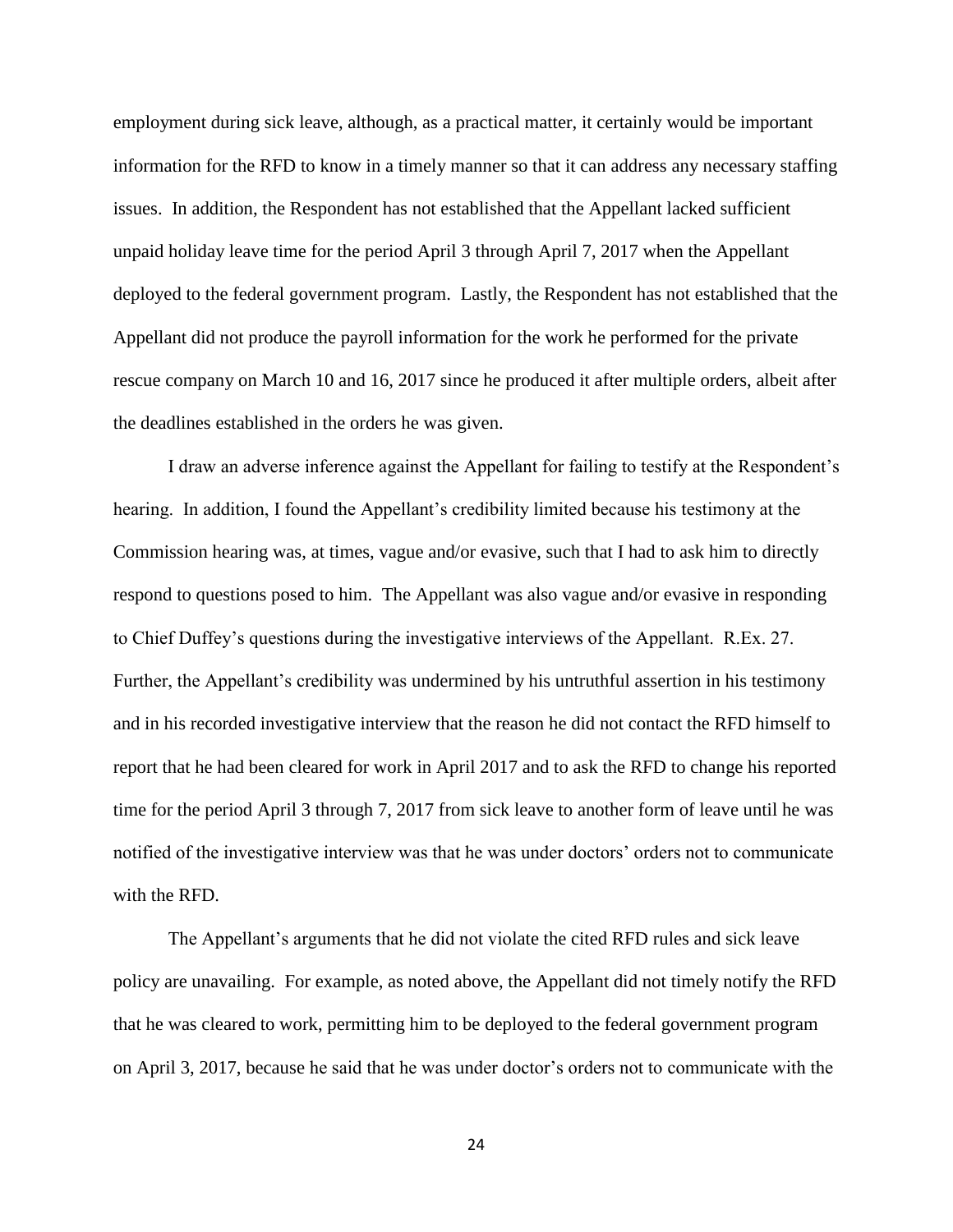RFD. Dr. Downes testified that there were no such orders from him or Dr. Goldbaum. The RFD only found out that Dr. Goldbaum had cleared the Appellant to work when Dr. Goldbaum faxed a letter to Chief Duffey in that regard on April 3, although the letter was dated March 30. Incredibly, the Appellant stated that he did not know he would be cleared to work until Dr. Goldbaum told him the night before by phone. The Appellant is proud of the outside employment that he performs and indicated that he enjoys it, so much that he apparently told Dr. Goldbaum that he was ready to return to work (although, only a couple of weeks earlier, Dr. Goldbaum had written to Chief Duffey to ask him for specific reasonable accommodations to enable the Appellant to return to work at the RFD) just in time to deploy for the federal government program April 3 to 7, 2017 and for Dr. Goldbaum to send written notice to Chief Duffey Sunday night when the Chief was not in, only hours before the Appellant boarded a flight to California for the deployment.

The Appellant also argued that for years the RFD had approved his outside employment. While that may have been the practice years ago, the RFD had changed its practice in 2015 because of historical abuse by some members of the Department. Specifically, the 2015 sick leave policy provides that employees may engage in outside employment while out sick but the work must be "non-physical, non-fire department related" and such outside employment must be clearly communicated through the Fire Chief, while such activities "shall not be unreasonably denied by the Chief." R.Ex. 4. The wording of the sick leave policy does not explicitly require the Chief's prior notice and approval of outside employment. Therefore, it has not been established that the Appellant violated that aspect of the sick leave policy. However, at his June 12, 2017 investigative interview with Chief Duffey, the Appellant attempted to undermine the sick leave policy by referring to the assignation of the type of leave time to be used in connection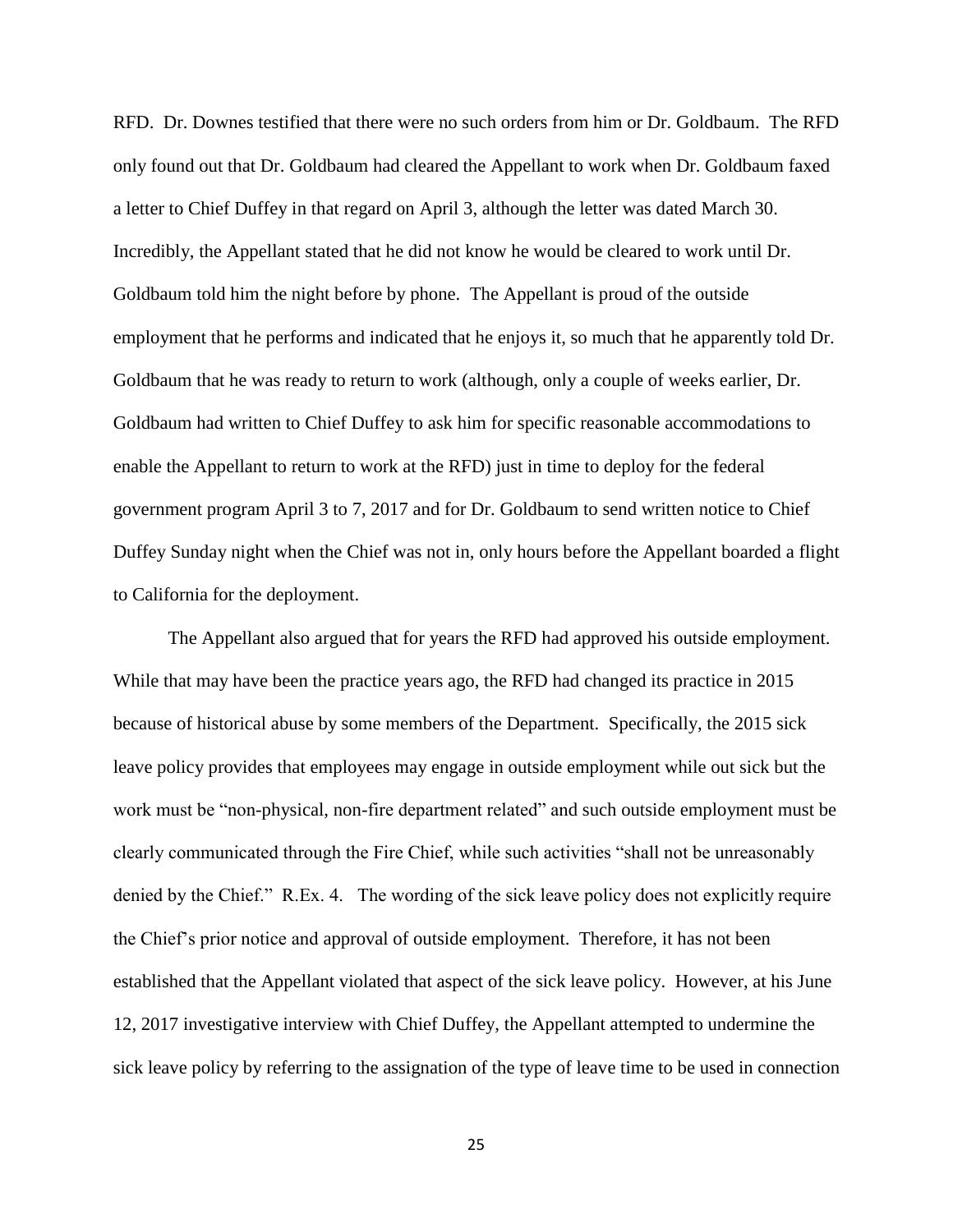with outside employment while on sick leave as "bookkeeping". A personnel policy established to avoid sick leave abuse and double-dipping is not merely bookkeeping.

Further concerning the RFD sick leave policy, the Appellant argues that he was treated differently because other members of the RFD were allowed to work their outside jobs while they were on sick leave on days they would be scheduled to work. However, Chief Duffey testified that two (2) members of the RFD had been permitted to perform outside work on while out on sick leave because the outside work that one of them performed was office work and the work the other member performed involved monitoring a security gate, not the work of the RFD. By comparison, the rescue work that the Appellant performed for the private company providing public safety-related services in March 2017 is similar to the work of the RFD and, therefore, is not permitted by the RFD sick leave policy.

Having established just cause to discipline the Appellant, the RFD avers that termination of the Appellant's employment is appropriate based on his actions in 2017 but also based on his pertinent discipline record.<sup>12</sup> As noted above, until the Appellant's termination he was the most senior member of the RFD and the only African American member of the RFD. I note also that from 1983 to 2013 (twenty-seven (27) years) the Appellant had no discipline record at all. Beginning in 2013, the Appellant suddenly incurred a number of disciplines; in 2013, he received two (2) reprimands (one verbal, one written); in 2014, he incurred two more reprimands (written); in 2015, he incurred a written reprimand; and in 2016 he incurred three disciplines (two (2) written reprimands and a forty-eight (48) hour unpaid suspension. Chief Duffey acknowledged that some of the disciplines were for minor matters. For example, certain reprimands were for the Appellant's failure to file certain reports but, on one occasion, the

 $\overline{\phantom{a}}$ 

 $12$  As noted above, the RFD did not include in its consideration here the 30-day suspension previously issued to the Appellant for other alleged misconduct. The Appellant appealed the 30-day suspension and the Commission allowed the appeal.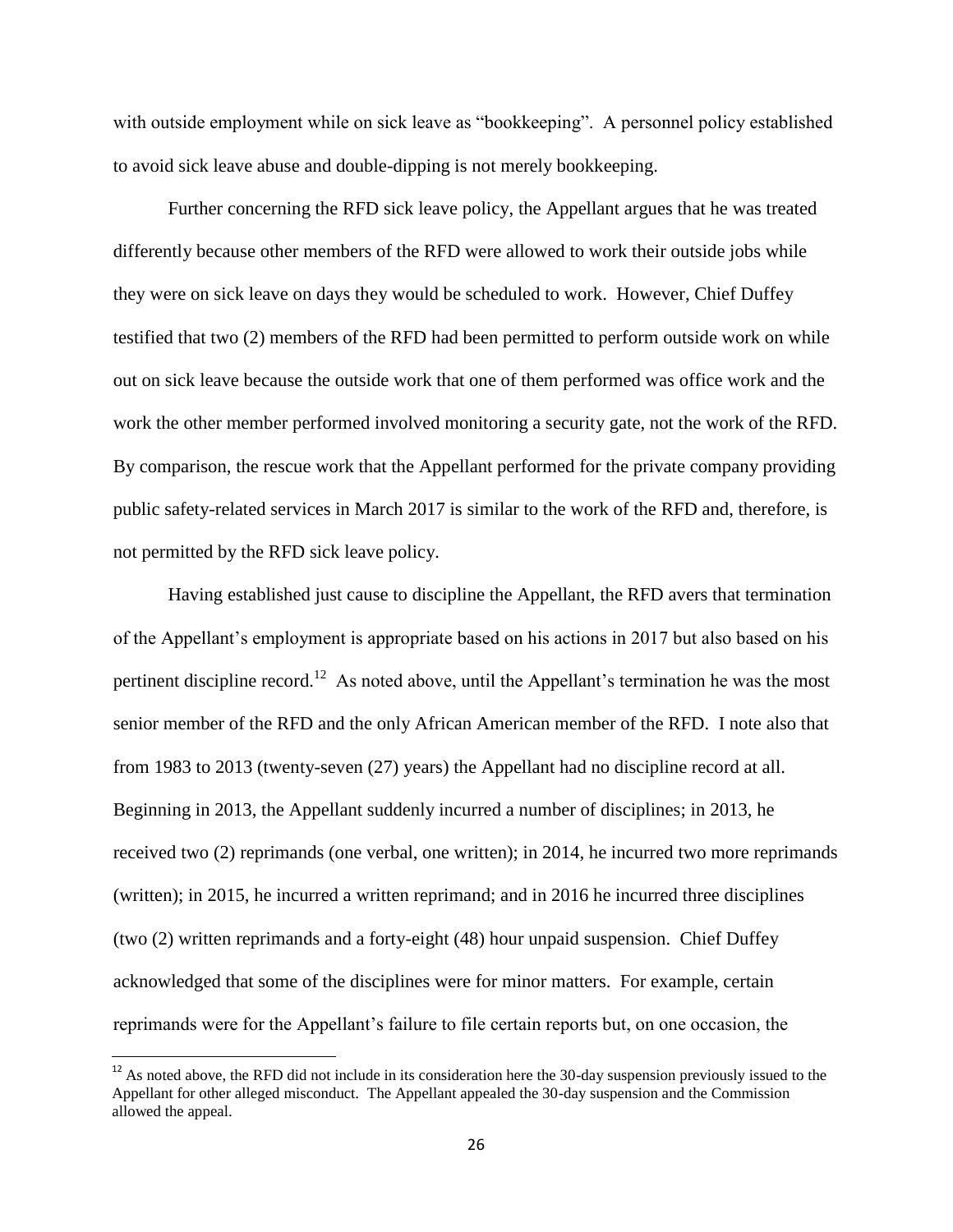Appellant was disciplined for having thirty-nine incident reports outstanding. On another occasion involving the Appellant, the Abington Fire Department called for mutual aid, needing the RFD's ambulance. The RFD ambulance was reportedly hidden by renovations being performed on the fire station and the Appellant reported to Abington that the ambulance was either not there or unavailable. When he discovered shortly thereafter, that the ambulance was available, the Appellant attempted, but failed to reach Abington to report that it was available.

One of the logical questions here is why, after twenty-seven (27) years free of discipline at the RFD, did the Appellant incur eight (8) disciplines in three (3) years? In addition, why did the RFD discipline the Appellant all but one (1) of the eight (8) times with a written or verbal reprimand, then one (1) forty-eight (48) hour suspension and then termination? Unfortunately, and although Chief Duffey denied it at the Commission hearing, the sudden number of disciplinary actions did not occur until the Appellant requested that the Commission investigate the residency status of certain members of the RFD, including now-Capt. Thomas Heaney, whom Chief Duffey has known since they worked together in the Norwell Fire Department. As noted above, in 2012 the Appellant was a provisional Fire Captain in the RFD and Thomas Heaney was a candidate for promotion to Captain. The Appellant alleged that Mr. Heaney did not qualify for the promotion because he did not reside within in ten (10) miles of the town limits of Rockland in violation of G.L. c. 31, s. 58. Mr. Heaney intervened in the investigation and, ultimately, moved his residence to be in compliance with the statute and was promoted. There can be little question that this left at least some members of the relatively small Department with hard feelings.

In the present appeal, the recorded investigative interview of the Appellant by Chief Duffey relating to the instant appeal, Chief Duffey, responding to a statement by the Appellant,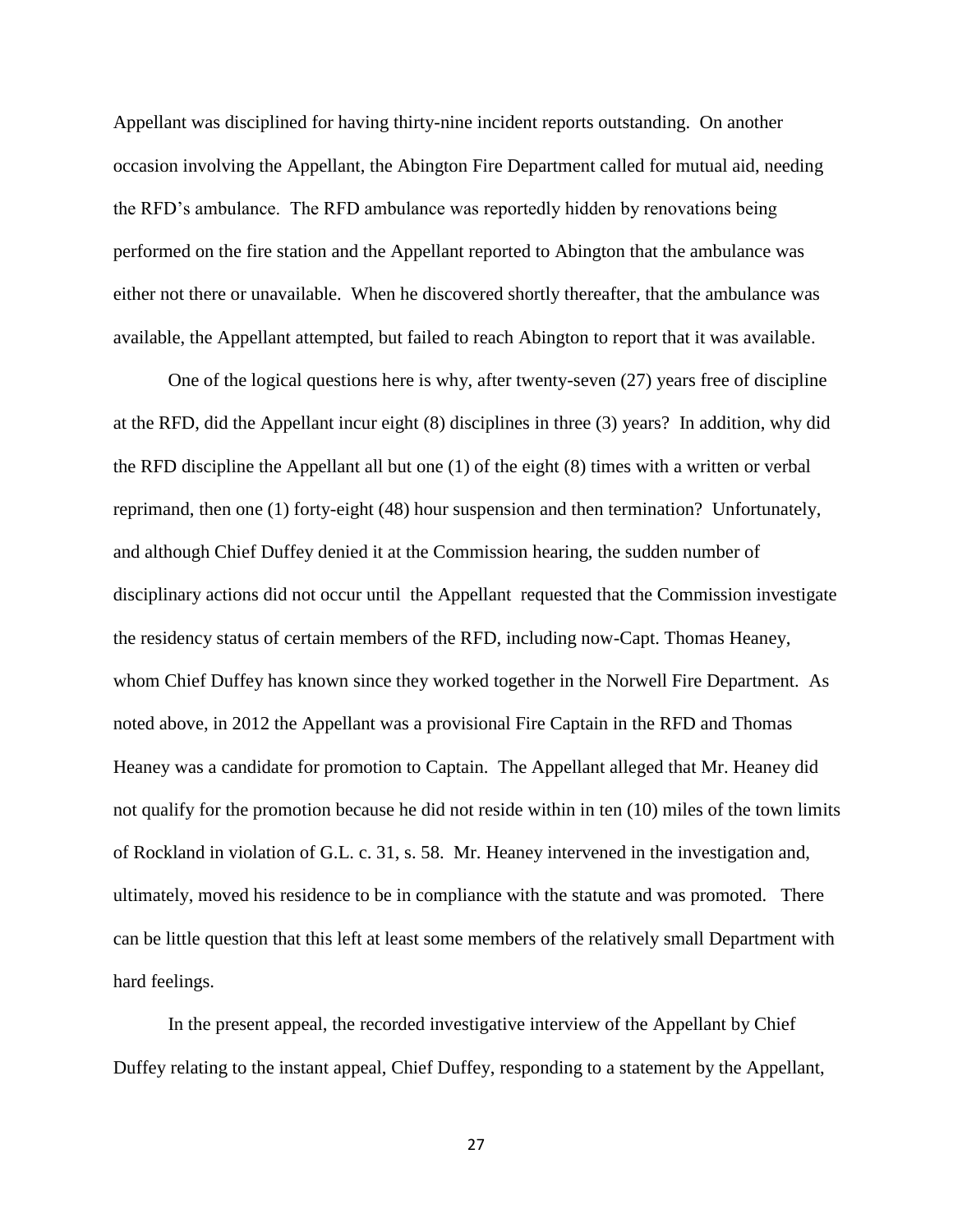stated words to the effect 'let's not start throwing bombs you're not ready to throw'. R.Ex. 27.

Intended or otherwise, the statement indicates that the disciplinary process here was

inappropriately affected by animus toward the Appellant that resulted in his termination. Having

taken administrative notice of the Commission's decision and hearing record in the prior thirty

(30)-day suspension appeal, after the parties were given notice and an opportunity to be heard in

that regard, it is clear that the Department's animus in that case continued in this appeal.

The prior Commission decision laid bare the bias that the Fire Chief has developed

against the Appellant. Specifically, that decision concluded that:

" ... the Fire Chief initiated a second investigation of Lt. Erickson which resulted in the thirty (30)-day suspension that is the subject of this appeal. In his testimony before the Commission, the Town's Fire Chief stated that the second investigation was initiated after two individual firefighters approached him and accused Lt. Erickson of lying during his testimony at the local hearing related to the forty-eight (48)-hour suspension. Both of those firefighters, who were sequestered, testified before the Commission and offered testimony *which directly contradicts the Fire Chief*."

The Commissioner in that prior Commission decision also concluded that:

"To me, this case is a stark and troubling example of disparate treatment. A firefighter whose son sits on the Board of Selectmen and served with the Fire Chief on the Fire Station Building Committee faced no formal discipline for: a) engaging in insubordination; and b) providing what appear to be less than credible responses during an internal investigation."

Finally, the Commission in that prior decision stated that:

"To ensure uniformity, the Town must also now decide how to respond to the starkly conflicting testimony before the Commission between the Fire Chief and two (2) firefighters regarding whether, as stated by the Fire Chief, they accused Lt. Erickson of being untruthful during the local hearing."

Under the circumstances, but in view of the findings here that some, but not all of the

Appellant's conduct involved in the instant appeal violated the cited RFD rules and sick leave

policy, modification of the discipline issued to the Appellant is warranted, while ensuring that